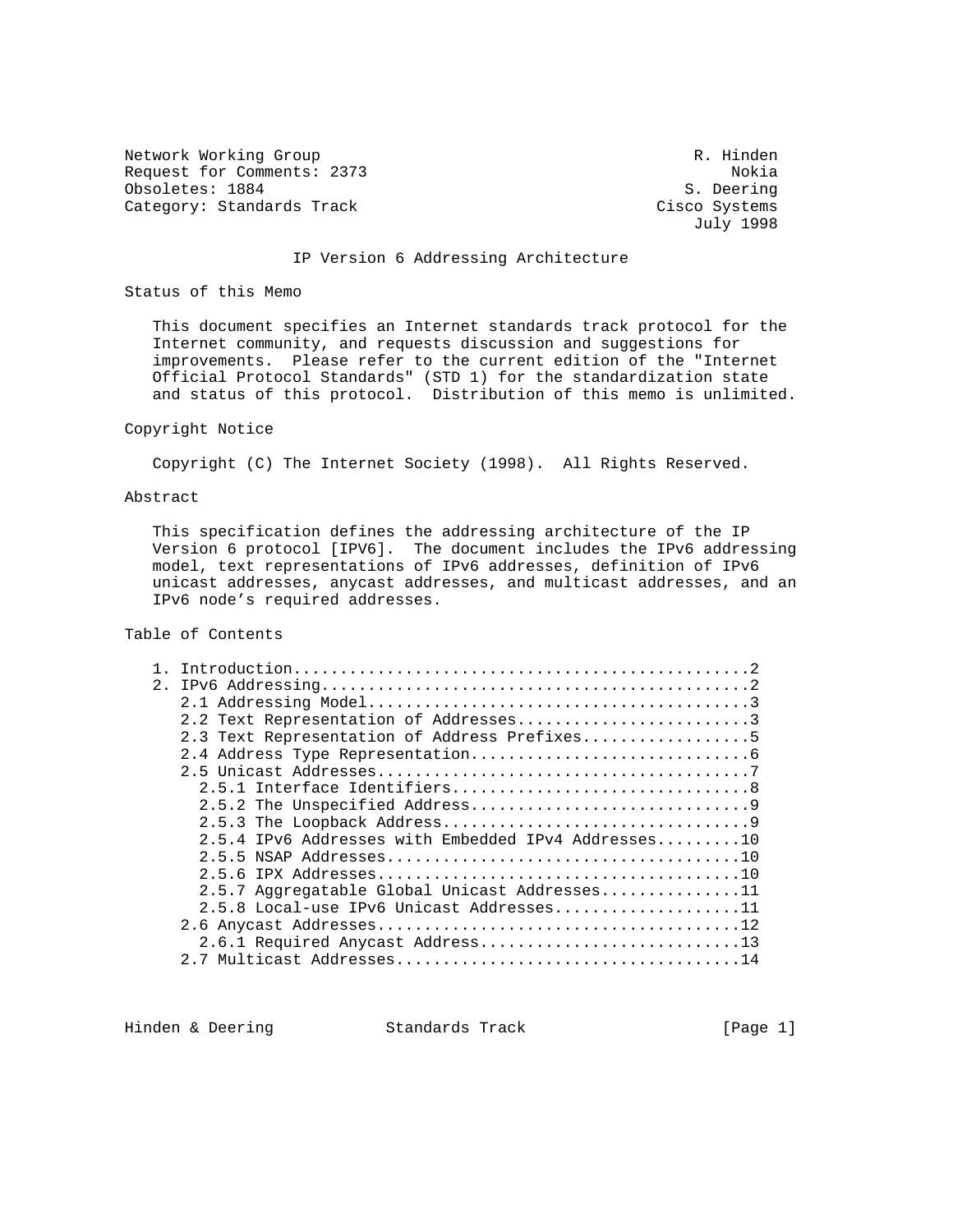| 2.8 A Node's Required Addresses17                         |  |
|-----------------------------------------------------------|--|
|                                                           |  |
| APPENDIX A: Creating EUI-64 based Interface Identifiers19 |  |
| APPENDIX B: ABNF Description of Text Representations22    |  |
|                                                           |  |
|                                                           |  |
|                                                           |  |
|                                                           |  |

### 1.0 INTRODUCTION

 This specification defines the addressing architecture of the IP Version 6 protocol. It includes a detailed description of the currently defined address formats for IPv6 [IPV6].

 The authors would like to acknowledge the contributions of Paul Francis, Scott Bradner, Jim Bound, Brian Carpenter, Matt Crawford, Deborah Estrin, Roger Fajman, Bob Fink, Peter Ford, Bob Gilligan, Dimitry Haskin, Tom Harsch, Christian Huitema, Tony Li, Greg Minshall, Thomas Narten, Erik Nordmark, Yakov Rekhter, Bill Simpson, and Sue Thomson.

 The key words "MUST", "MUST NOT", "REQUIRED", "SHALL", "SHALL NOT", "SHOULD", "SHOULD NOT", "RECOMMENDED", "MAY", and "OPTIONAL" in this document are to be interpreted as described in [RFC 2119].

# 2.0 IPv6 ADDRESSING

 IPv6 addresses are 128-bit identifiers for interfaces and sets of interfaces. There are three types of addresses:

- Unicast: An identifier for a single interface. A packet sent to a unicast address is delivered to the interface identified by that address.
- Anycast: An identifier for a set of interfaces (typically belonging to different nodes). A packet sent to an anycast address is delivered to one of the interfaces identified by that address (the "nearest" one, according to the routing protocols' measure of distance).
- Multicast: An identifier for a set of interfaces (typically belonging to different nodes). A packet sent to a multicast address is delivered to all interfaces identified by that address.

| Hinden & Deering<br>Standards Track | [Page $2$ ] |
|-------------------------------------|-------------|
|-------------------------------------|-------------|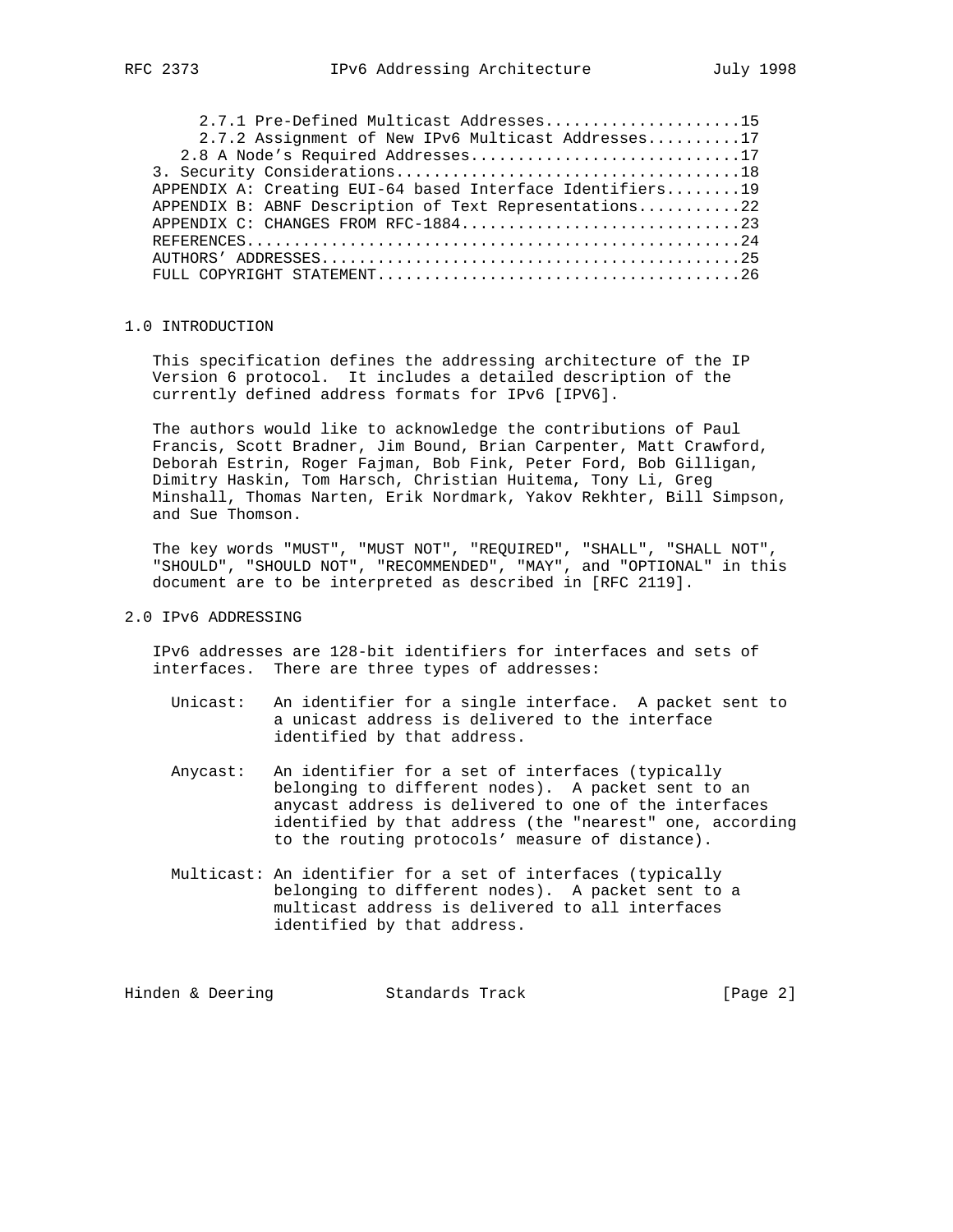There are no broadcast addresses in IPv6, their function being superseded by multicast addresses.

 In this document, fields in addresses are given a specific name, for example "subscriber". When this name is used with the term "ID" for identifier after the name (e.g., "subscriber ID"), it refers to the contents of the named field. When it is used with the term "prefix" (e.g. "subscriber prefix") it refers to all of the address up to and including this field.

 In IPv6, all zeros and all ones are legal values for any field, unless specifically excluded. Specifically, prefixes may contain zero-valued fields or end in zeros.

2.1 Addressing Model

 IPv6 addresses of all types are assigned to interfaces, not nodes. An IPv6 unicast address refers to a single interface. Since each interface belongs to a single node, any of that node's interfaces' unicast addresses may be used as an identifier for the node.

 All interfaces are required to have at least one link-local unicast address (see section 2.8 for additional required addresses). A single interface may also be assigned multiple IPv6 addresses of any type (unicast, anycast, and multicast) or scope. Unicast addresses with scope greater than link-scope are not needed for interfaces that are not used as the origin or destination of any IPv6 packets to or from non-neighbors. This is sometimes convenient for point-to-point interfaces. There is one exception to this addressing model:

 An unicast address or a set of unicast addresses may be assigned to multiple physical interfaces if the implementation treats the multiple physical interfaces as one interface when presenting it to the internet layer. This is useful for load-sharing over multiple physical interfaces.

 Currently IPv6 continues the IPv4 model that a subnet prefix is associated with one link. Multiple subnet prefixes may be assigned to the same link.

2.2 Text Representation of Addresses

 There are three conventional forms for representing IPv6 addresses as text strings:

 1. The preferred form is x:x:x:x:x:x:x:x, where the 'x's are the hexadecimal values of the eight 16-bit pieces of the address. Examples:

Hinden & Deering Standards Track [Page 3]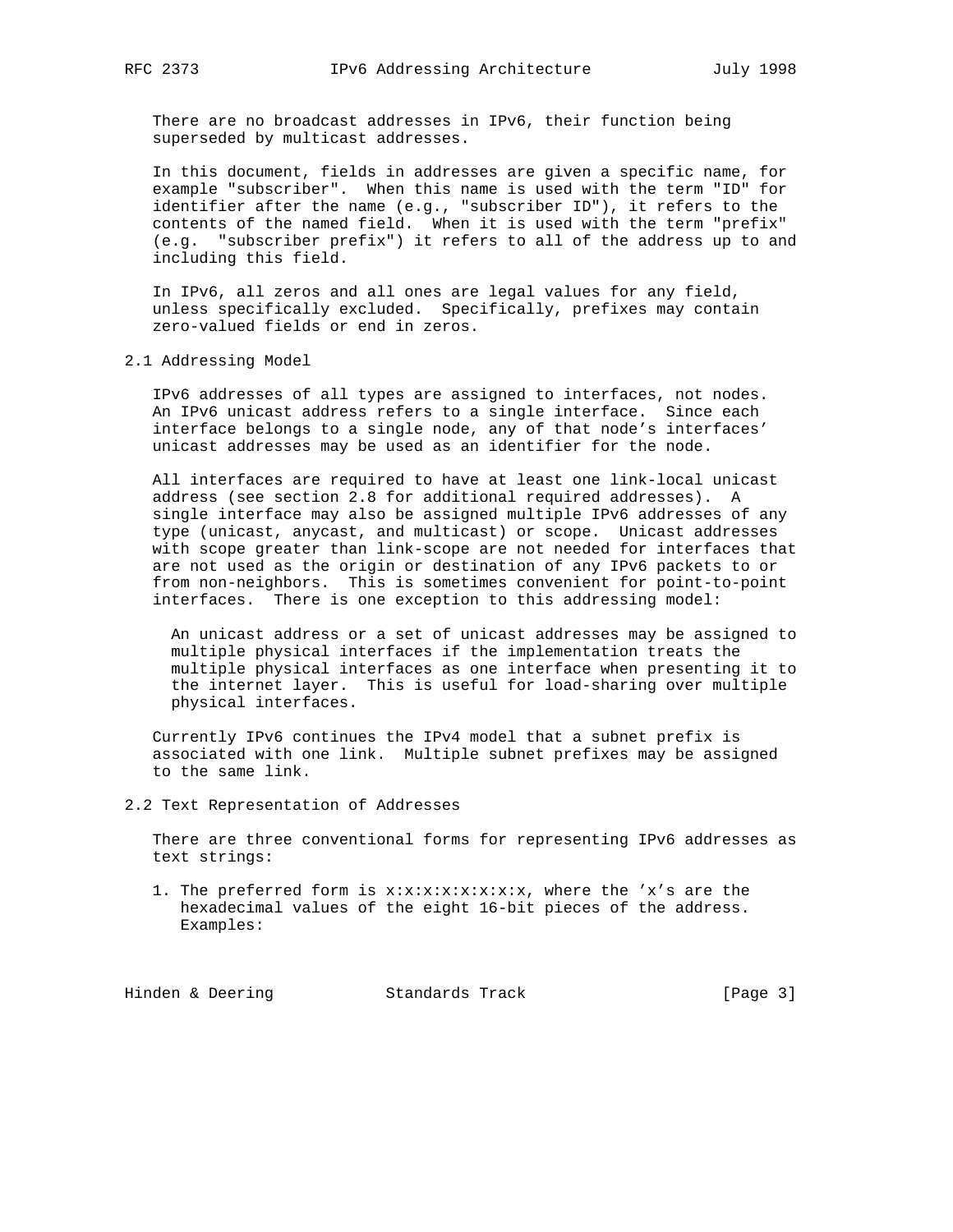FEDC:BA98:7654:3210:FEDC:BA98:7654:3210

1080:0:0:0:8:800:200C:417A

 Note that it is not necessary to write the leading zeros in an individual field, but there must be at least one numeral in every field (except for the case described in 2.).

 2. Due to some methods of allocating certain styles of IPv6 addresses, it will be common for addresses to contain long strings of zero bits. In order to make writing addresses containing zero bits easier a special syntax is available to compress the zeros. The use of "::" indicates multiple groups of 16-bits of zeros. The "::" can only appear once in an address. The "::" can also be used to compress the leading and/or trailing zeros in an address.

For example the following addresses:

| $1080:0:0:0:8:800:200C:417A$ a unicast address |                           |
|------------------------------------------------|---------------------------|
| FF01:0:0:0:0:0:0:0:101                         | a multicast address       |
| 0:0:0:0:0:0:0:0:1                              | the loopback address      |
| 0:0:0:0:0:0:0:0:0                              | the unspecified addresses |
|                                                |                           |

may be represented as:

| 1080::8::800::200C::417A | a unicast address         |
|--------------------------|---------------------------|
| FF01::101                | a multicast address       |
| $\mathbf{1}$ : 1         | the loopback address      |
| $\cdot$ :                | the unspecified addresses |
|                          |                           |

 3. An alternative form that is sometimes more convenient when dealing with a mixed environment of IPv4 and IPv6 nodes is x:x:x:x:x:x:d.d.d.d, where the 'x's are the hexadecimal values of the six high-order 16-bit pieces of the address, and the 'd's are the decimal values of the four low-order 8-bit pieces of the address (standard IPv4 representation). Examples:

0:0:0:0:0:0:13.1.68.3

0:0:0:0:0:FFFF:129.144.52.38

or in compressed form:

::13.1.68.3

::FFFF:129.144.52.38

Hinden & Deering Standards Track [Page 4]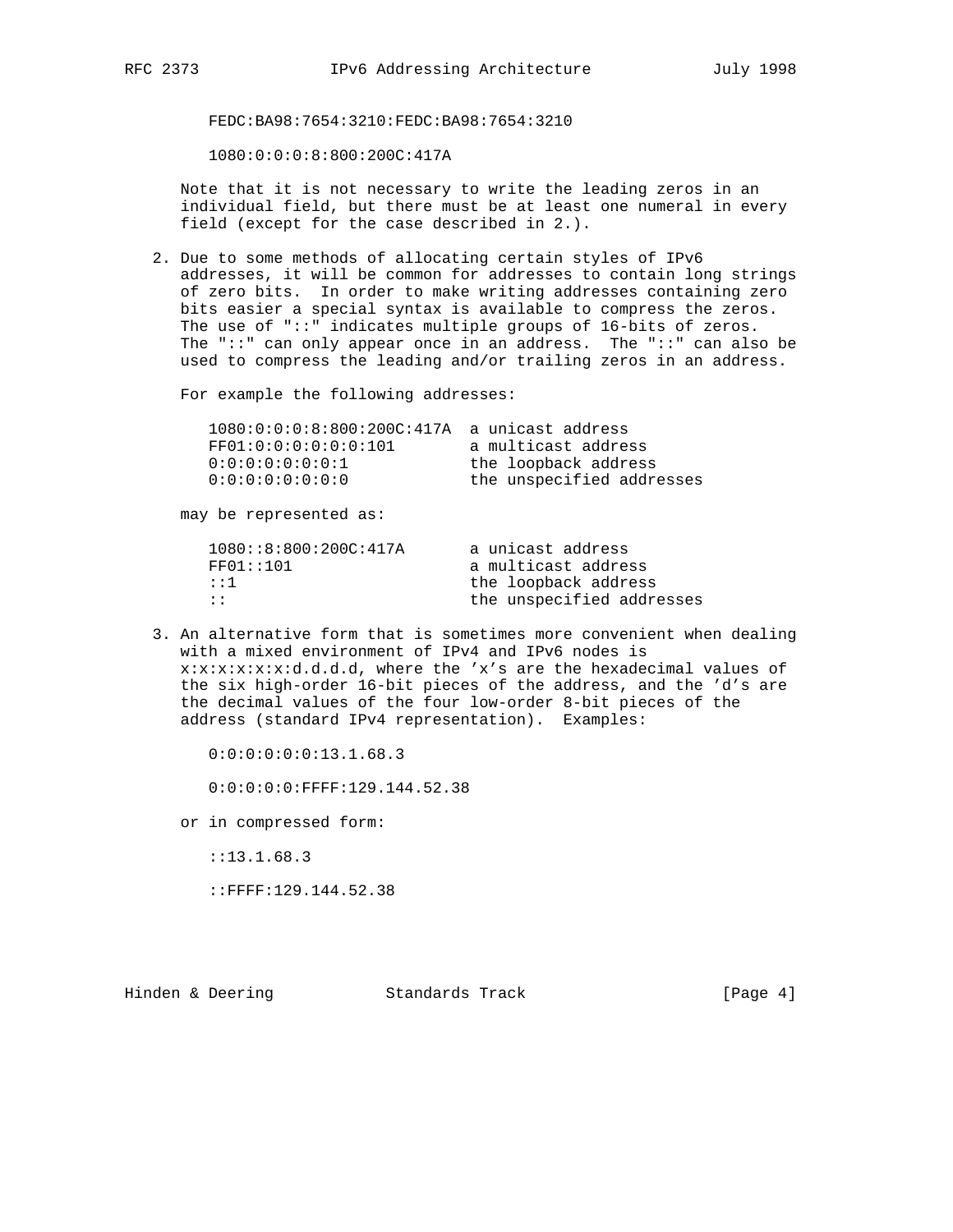2.3 Text Representation of Address Prefixes

 The text representation of IPv6 address prefixes is similar to the way IPv4 addresses prefixes are written in CIDR notation. An IPv6 address prefix is represented by the notation:

ipv6-address/prefix-length

where

- ipv6-address is an IPv6 address in any of the notations listed in section 2.2.
- prefix-length is a decimal value specifying how many of the leftmost contiguous bits of the address comprise the prefix.

 For example, the following are legal representations of the 60-bit prefix 12AB00000000CD3 (hexadecimal):

 12AB:0000:0000:CD30:0000:0000:0000:0000/60 12AB::CD30:0:0:0:0/60 12AB:0:0:CD30::/60

The following are NOT legal representations of the above prefix:

| 12AB:0:0:CD3/60 | within any 16-bit chunk of the address                                        | may drop leading zeros, but not trailing zeros, |
|-----------------|-------------------------------------------------------------------------------|-------------------------------------------------|
| 12AB::CD30/60   | address to left of "/" expands to<br>$12AB:0000:0000:0000:0000:000:0000:0000$ |                                                 |
| 12AB::CD3/60    | address to left of "/" expands to<br>12AB:0000:0000:0000:0000:000:0000:0CD3   |                                                 |

 When writing both a node address and a prefix of that node address (e.g., the node's subnet prefix), the two can combined as follows:

- the node address 12AB:0:0:CD30:123:4567:89AB:CDEF and its subnet number 12AB:0:0:CD30::/60
- can be abbreviated as 12AB:0:0:CD30:123:4567:89AB:CDEF/60

Hinden & Deering Standards Track [Page 5]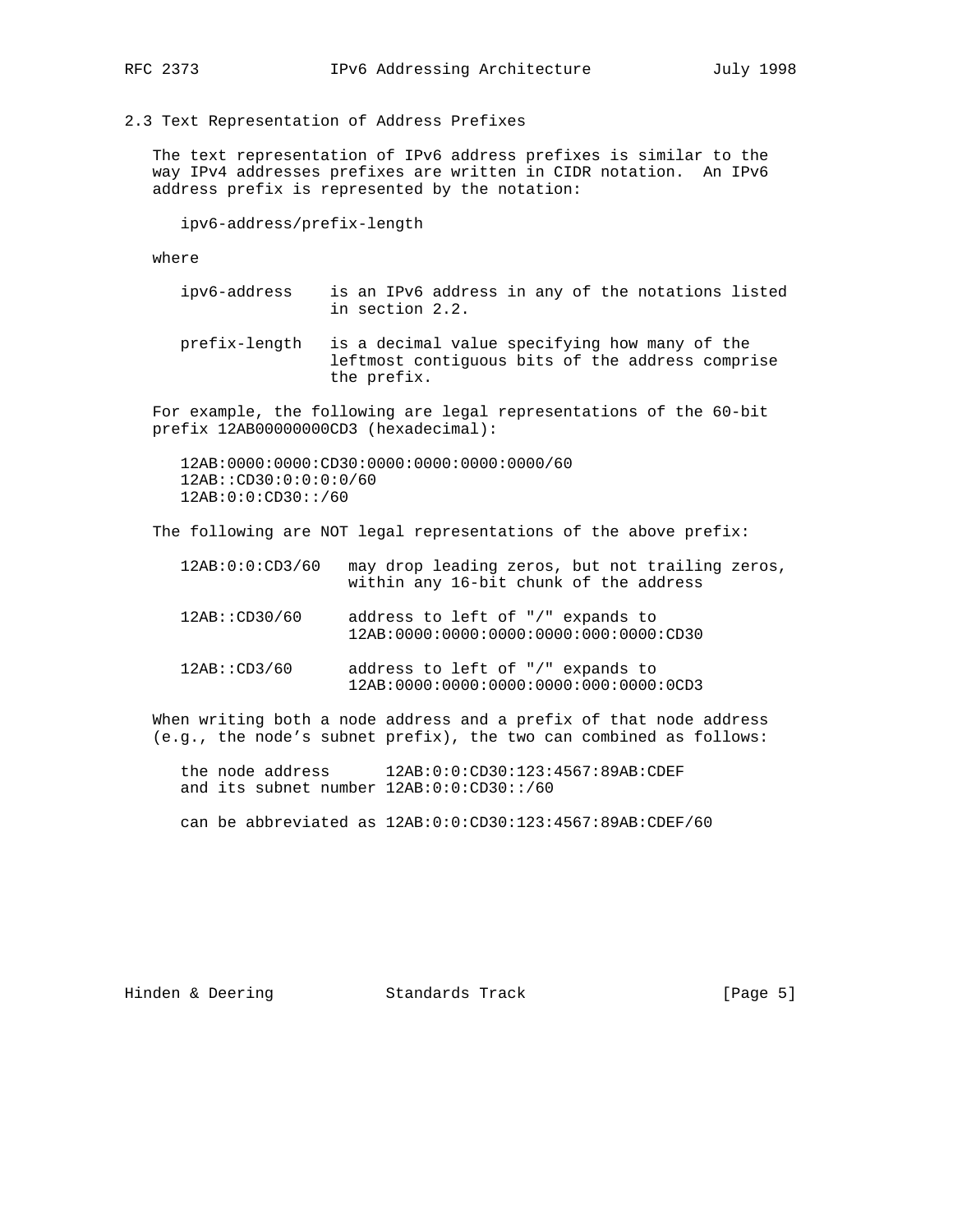# 2.4 Address Type Representation

 The specific type of an IPv6 address is indicated by the leading bits in the address. The variable-length field comprising these leading bits is called the Format Prefix (FP). The initial allocation of these prefixes is as follows:

| Allocation<br>----------------------------------- | Prefix<br>(binary) | Fraction of<br>Address Space<br><u> - - - - - - - - - - .</u> |
|---------------------------------------------------|--------------------|---------------------------------------------------------------|
| Reserved                                          | 0000 0000          | 1/256                                                         |
| Unassigned                                        | 0000 0001          | 1/256                                                         |
| Reserved for NSAP Allocation                      | 0000 001           | 1/128                                                         |
| Reserved for IPX Allocation                       | 0000 010           | 1/128                                                         |
| Unassigned                                        | 0000 011           | 1/128                                                         |
| Unassigned                                        | 0000 1             | 1/32                                                          |
| Unassigned                                        | 0001               | 1/16                                                          |
| Aggregatable Global Unicast Addresses 001         |                    | 1/8                                                           |
| Unassigned                                        | 010                | 1/8                                                           |
| Unassigned                                        | 011                | 1/8                                                           |
| Unassigned                                        | 100                | 1/8                                                           |
| Unassigned                                        | 101                | 1/8                                                           |
| Unassigned                                        | 110                | 1/8                                                           |
| Unassigned                                        | 1110               | 1/16                                                          |
| Unassigned                                        | 1111 0             | 1/32                                                          |
| Unassigned                                        | 1111 10            | 1/64                                                          |
| Unassigned                                        | 1111 110           | 1/128                                                         |
| Unassigned                                        | 1111 1110 0        | 1/512                                                         |
| Link-Local Unicast Addresses                      | 1111 1110 10       | 1/1024                                                        |
| Site-Local Unicast Addresses                      | 1111 1110 11       | 1/1024                                                        |
| Multicast Addresses                               | 1111 1111          | 1/256                                                         |

## Notes:

 (1) The "unspecified address" (see section 2.5.2), the loopback address (see section 2.5.3), and the IPv6 Addresses with Embedded IPv4 Addresses (see section 2.5.4), are assigned out of the 0000 0000 format prefix space.

Hinden & Deering Standards Track [Page 6]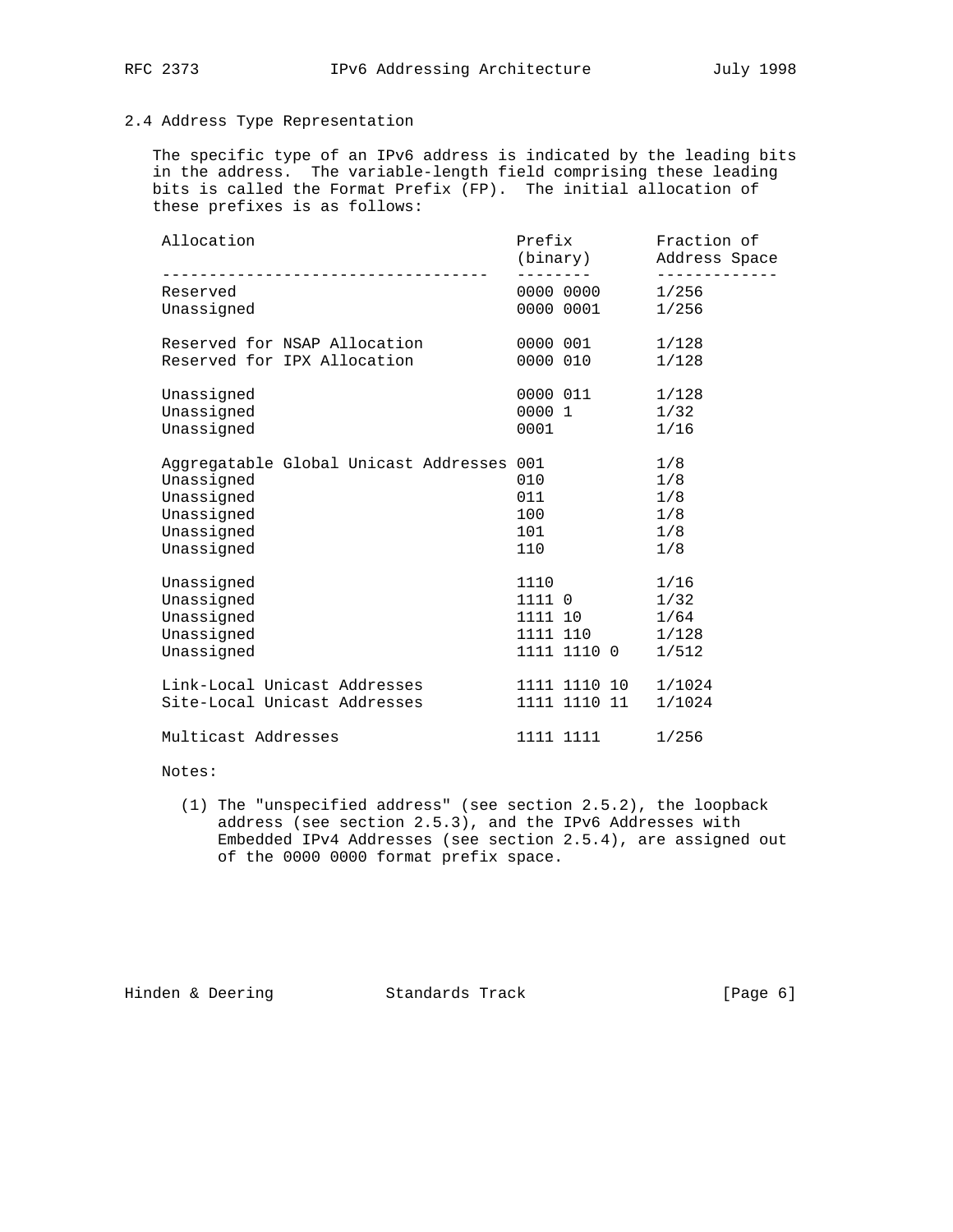(2) The format prefixes 001 through 111, except for Multicast Addresses (1111 1111), are all required to have to have 64-bit interface identifiers in EUI-64 format. See section 2.5.1 for definitions.

 This allocation supports the direct allocation of aggregation addresses, local use addresses, and multicast addresses. Space is reserved for NSAP addresses and IPX addresses. The remainder of the address space is unassigned for future use. This can be used for expansion of existing use (e.g., additional aggregatable addresses, etc.) or new uses (e.g., separate locators and identifiers). Fifteen percent of the address space is initially allocated. The remaining 85% is reserved for future use.

 Unicast addresses are distinguished from multicast addresses by the value of the high-order octet of the addresses: a value of FF (11111111) identifies an address as a multicast address; any other value identifies an address as a unicast address. Anycast addresses are taken from the unicast address space, and are not syntactically distinguishable from unicast addresses.

### 2.5 Unicast Addresses

 IPv6 unicast addresses are aggregatable with contiguous bit-wise masks similar to IPv4 addresses under Class-less Interdomain Routing [CIDR].

 There are several forms of unicast address assignment in IPv6, including the global aggregatable global unicast address, the NSAP address, the IPX hierarchical address, the site-local address, the link-local address, and the IPv4-capable host address. Additional address types can be defined in the future.

 IPv6 nodes may have considerable or little knowledge of the internal structure of the IPv6 address, depending on the role the node plays (for instance, host versus router). At a minimum, a node may consider that unicast addresses (including its own) have no internal structure:

| 128 bits     |
|--------------|
|              |
| node address |
|              |

 A slightly sophisticated host (but still rather simple) may additionally be aware of subnet prefix(es) for the link(s) it is attached to, where different addresses may have different values for n:

Hinden & Deering Standards Track [Page 7]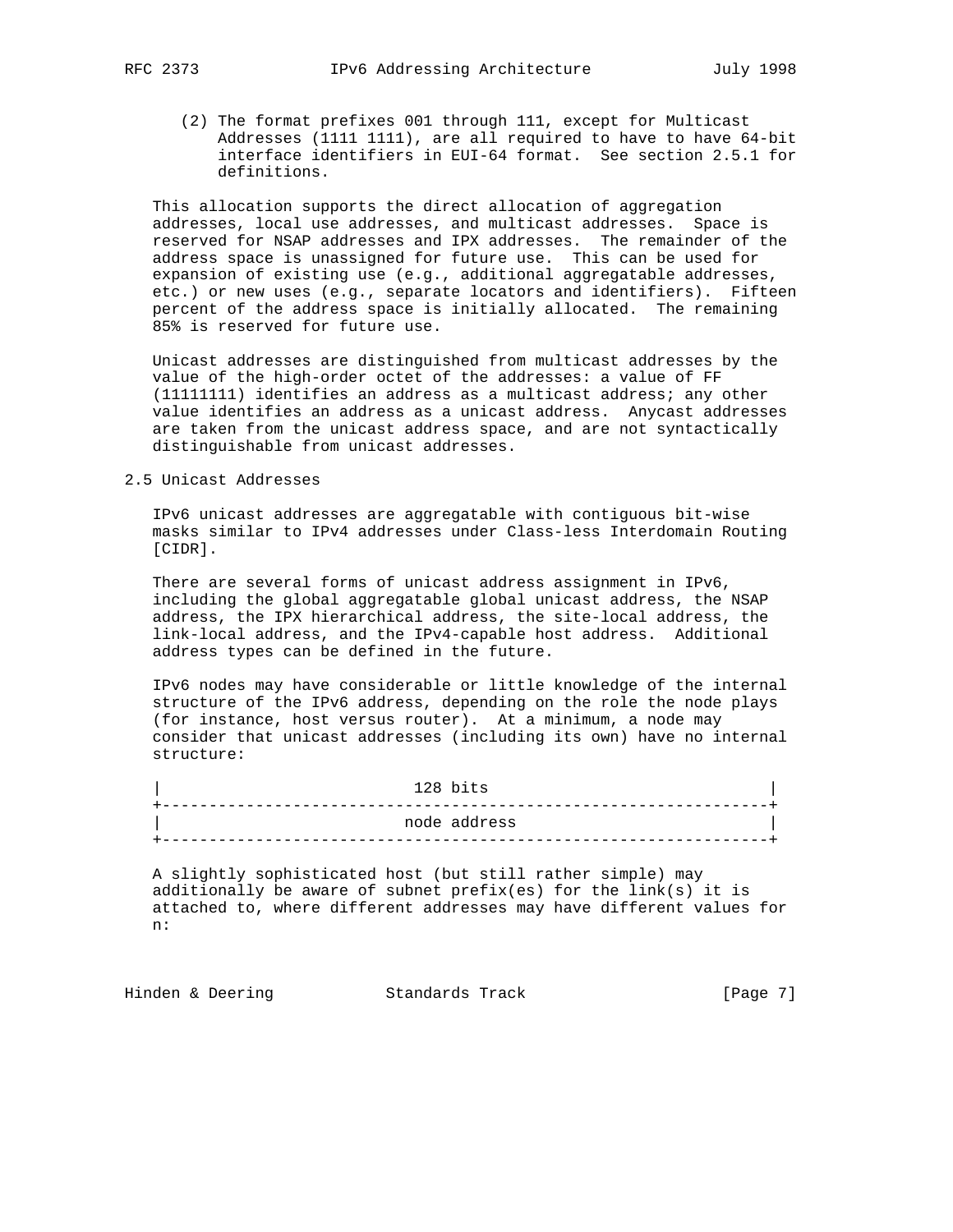| n bits        | 128-n bits   |
|---------------|--------------|
| subnet prefix | interface ID |
|               |              |

 Still more sophisticated hosts may be aware of other hierarchical boundaries in the unicast address. Though a very simple router may have no knowledge of the internal structure of IPv6 unicast addresses, routers will more generally have knowledge of one or more of the hierarchical boundaries for the operation of routing protocols. The known boundaries will differ from router to router, depending on what positions the router holds in the routing hierarchy.

## 2.5.1 Interface Identifiers

 Interface identifiers in IPv6 unicast addresses are used to identify interfaces on a link. They are required to be unique on that link. They may also be unique over a broader scope. In many cases an interface's identifier will be the same as that interface's link layer address. The same interface identifier may be used on multiple interfaces on a single node.

 Note that the use of the same interface identifier on multiple interfaces of a single node does not affect the interface identifier's global uniqueness or each IPv6 addresses global uniqueness created using that interface identifier.

 In a number of the format prefixes (see section 2.4) Interface IDs are required to be 64 bits long and to be constructed in IEEE EUI-64 format [EUI64]. EUI-64 based Interface identifiers may have global scope when a global token is available (e.g., IEEE 48bit MAC) or may have local scope where a global token is not available (e.g., serial links, tunnel end-points, etc.). It is required that the "u" bit (universal/local bit in IEEE EUI-64 terminology) be inverted when forming the interface identifier from the EUI-64. The "u" bit is set to one (1) to indicate global scope, and it is set to zero (0) to indicate local scope. The first three octets in binary of an EUI-64 identifier are as follows:

|                                                            |  | - 6 |  |
|------------------------------------------------------------|--|-----|--|
| $ cccc $ cccc $ cc$ cccc $ ccc $ cccc $ ccc $ cccc $ ccc $ |  |     |  |

Hinden & Deering Standards Track [Page 8]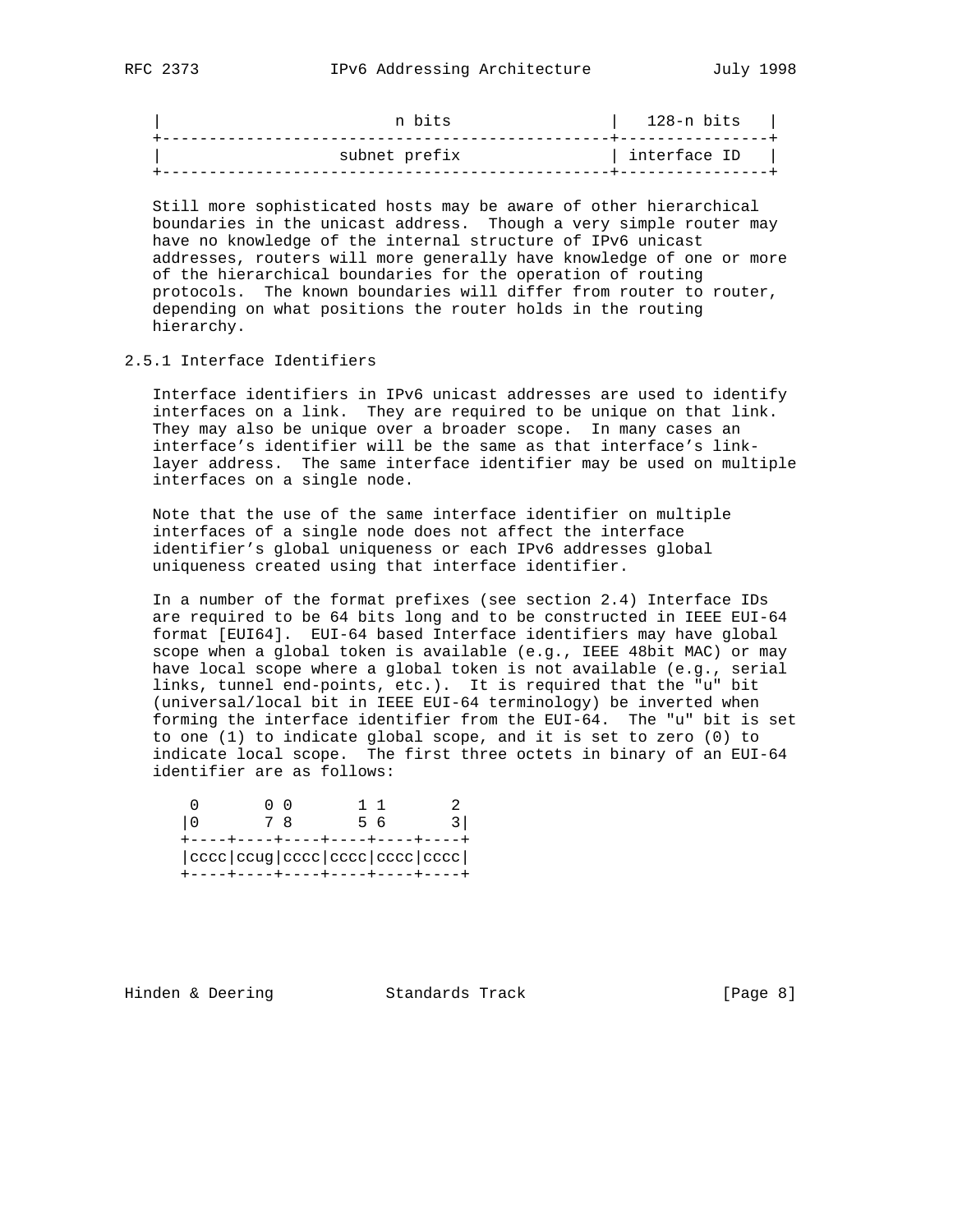written in Internet standard bit-order , where "u" is the universal/local bit, "g" is the individual/group bit, and "c" are the bits of the company\_id. Appendix A: "Creating EUI-64 based Interface Identifiers" provides examples on the creation of different EUI-64 based interface identifiers.

 The motivation for inverting the "u" bit when forming the interface identifier is to make it easy for system administrators to hand configure local scope identifiers when hardware tokens are not available. This is expected to be case for serial links, tunnel end points, etc. The alternative would have been for these to be of the form 0200:0:0:1, 0200:0:0:2, etc., instead of the much simpler ::1, ::2, etc.

 The use of the universal/local bit in the IEEE EUI-64 identifier is to allow development of future technology that can take advantage of interface identifiers with global scope.

 The details of forming interface identifiers are defined in the appropriate "IPv6 over <link>" specification such as "IPv6 over Ethernet" [ETHER], "IPv6 over FDDI" [FDDI], etc.

2.5.2 The Unspecified Address

 The address 0:0:0:0:0:0:0:0 is called the unspecified address. It must never be assigned to any node. It indicates the absence of an address. One example of its use is in the Source Address field of any IPv6 packets sent by an initializing host before it has learned its own address.

 The unspecified address must not be used as the destination address of IPv6 packets or in IPv6 Routing Headers.

### 2.5.3 The Loopback Address

 The unicast address 0:0:0:0:0:0:0:1 is called the loopback address. It may be used by a node to send an IPv6 packet to itself. It may never be assigned to any physical interface. It may be thought of as being associated with a virtual interface (e.g., the loopback interface).

 The loopback address must not be used as the source address in IPv6 packets that are sent outside of a single node. An IPv6 packet with a destination address of loopback must never be sent outside of a single node and must never be forwarded by an IPv6 router.

Hinden & Deering Standards Track [Page 9]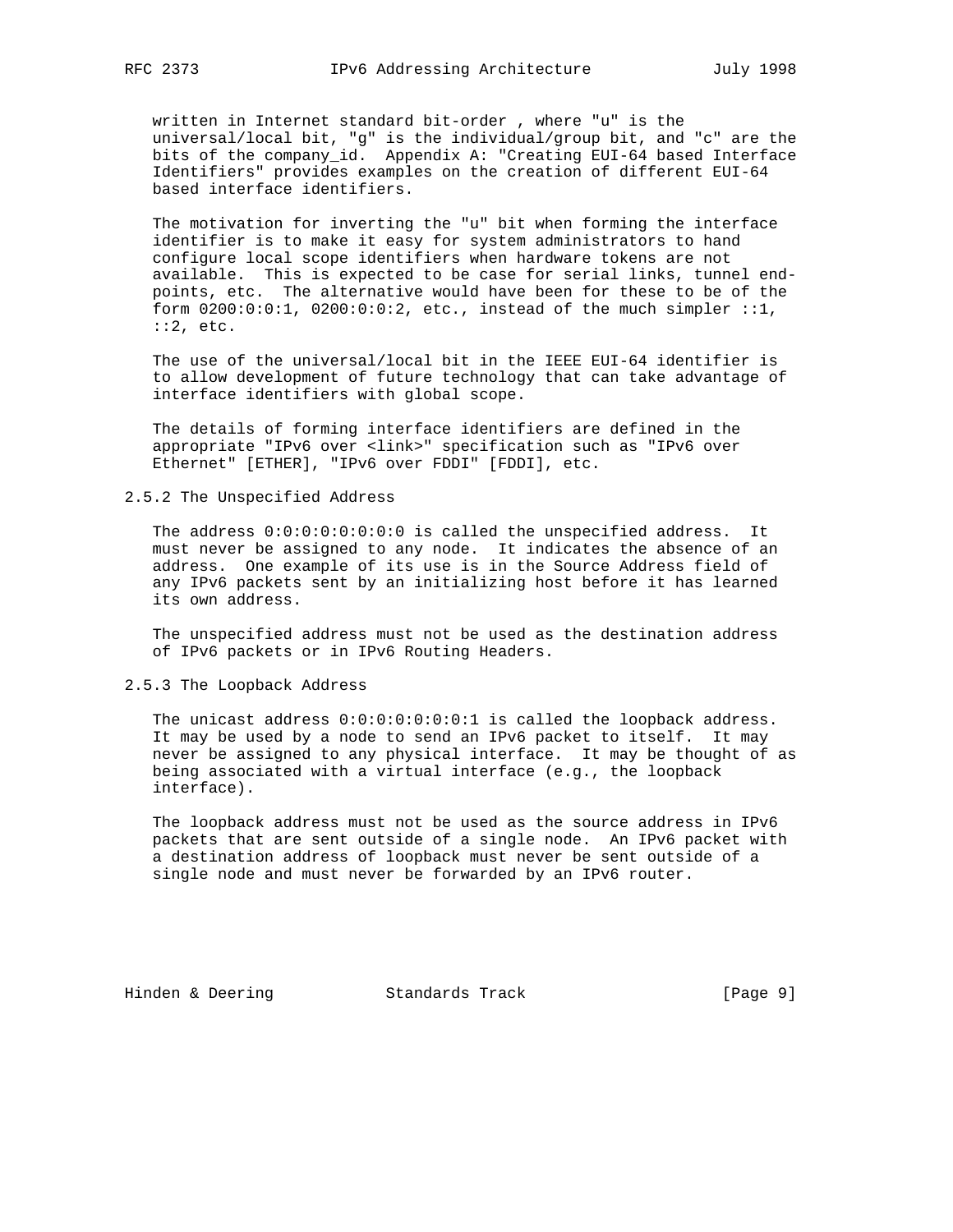## 2.5.4 IPv6 Addresses with Embedded IPv4 Addresses

 The IPv6 transition mechanisms [TRAN] include a technique for hosts and routers to dynamically tunnel IPv6 packets over IPv4 routing infrastructure. IPv6 nodes that utilize this technique are assigned special IPv6 unicast addresses that carry an IPv4 address in the low order 32-bits. This type of address is termed an "IPv4-compatible IPv6 address" and has the format:

|      | 80 hits                 | 16 | 32 bits |  |
|------|-------------------------|----|---------|--|
| 0000 | 0000 0000  IPv4 address |    |         |  |

 A second type of IPv6 address which holds an embedded IPv4 address is also defined. This address is used to represent the addresses of IPv4-only nodes (those that \*do not\* support IPv6) as IPv6 addresses. This type of address is termed an "IPv4-mapped IPv6 address" and has the format:

| 80 bits | 16 <sup>1</sup><br>32 bits |  |
|---------|----------------------------|--|
|         |                            |  |

### 2.5.5 NSAP Addresses

 This mapping of NSAP address into IPv6 addresses is defined in [NSAP]. This document recommends that network implementors who have planned or deployed an OSI NSAP addressing plan, and who wish to deploy or transition to IPv6, should redesign a native IPv6 addressing plan to meet their needs. However, it also defines a set of mechanisms for the support of OSI NSAP addressing in an IPv6 network. These mechanisms are the ones that must be used if such support is required. This document also defines a mapping of IPv6 addresses within the OSI address format, should this be required.

2.5.6 IPX Addresses

This mapping of IPX address into IPv6 addresses is as follows:

| - 7     | 121 bits      |
|---------|---------------|
| 0000010 | to be defined |
|         |               |

The draft definition, motivation, and usage are under study.

Hinden & Deering Standards Track [Page 10]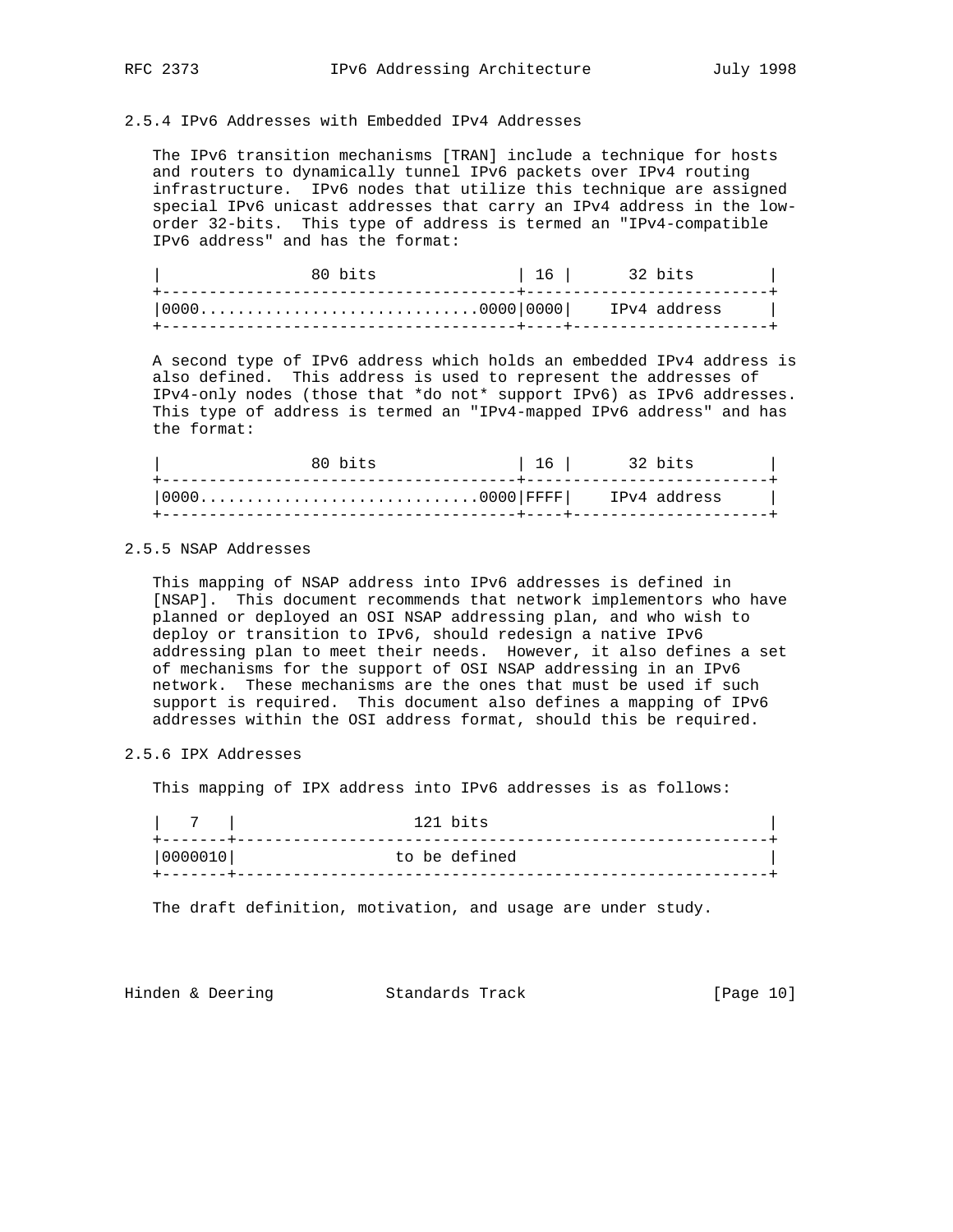### 2.5.7 Aggregatable Global Unicast Addresses

 The global aggregatable global unicast address is defined in [AGGR]. This address format is designed to support both the current provider based aggregation and a new type of aggregation called exchanges. The combination will allow efficient routing aggregation for both sites which connect directly to providers and who connect to exchanges. Sites will have the choice to connect to either type of aggregation point.

The IPv6 aggregatable global unicast address format is as follows:

| 3  | --+-----+---+--- |     | 13   8   24 | 16  | 64 bits      |  |
|----|------------------|-----|-------------|-----|--------------|--|
| FP | TLA              | RES | NLA         | SLA | Interface ID |  |
|    |                  |     |             |     |              |  |

Where

| 001        | Format Prefix (3 bit) for Aggregatable Global |
|------------|-----------------------------------------------|
|            | Unicast Addresses                             |
| TLA ID     | Top-Level Aggregation Identifier              |
| <b>RES</b> | Reserved for future use                       |
| NLA ID     | Next-Level Aggregation Identifier             |
| SLA ID     | Site-Level Aggregation Identifier             |
|            | INTERFACE ID Interface Identifier             |
|            |                                               |

 The contents, field sizes, and assignment rules are defined in [AGGR].

### 2.5.8 Local-Use IPv6 Unicast Addresses

 There are two types of local-use unicast addresses defined. These are Link-Local and Site-Local. The Link-Local is for use on a single link and the Site-Local is for use in a single site. Link-Local addresses have the following format:

| bits       | 54 bits | 64 bits      |
|------------|---------|--------------|
| 1111111010 |         | interface ID |

 Link-Local addresses are designed to be used for addressing on a single link for purposes such as auto-address configuration, neighbor discovery, or when no routers are present.

Hinden & Deering Standards Track [Page 11]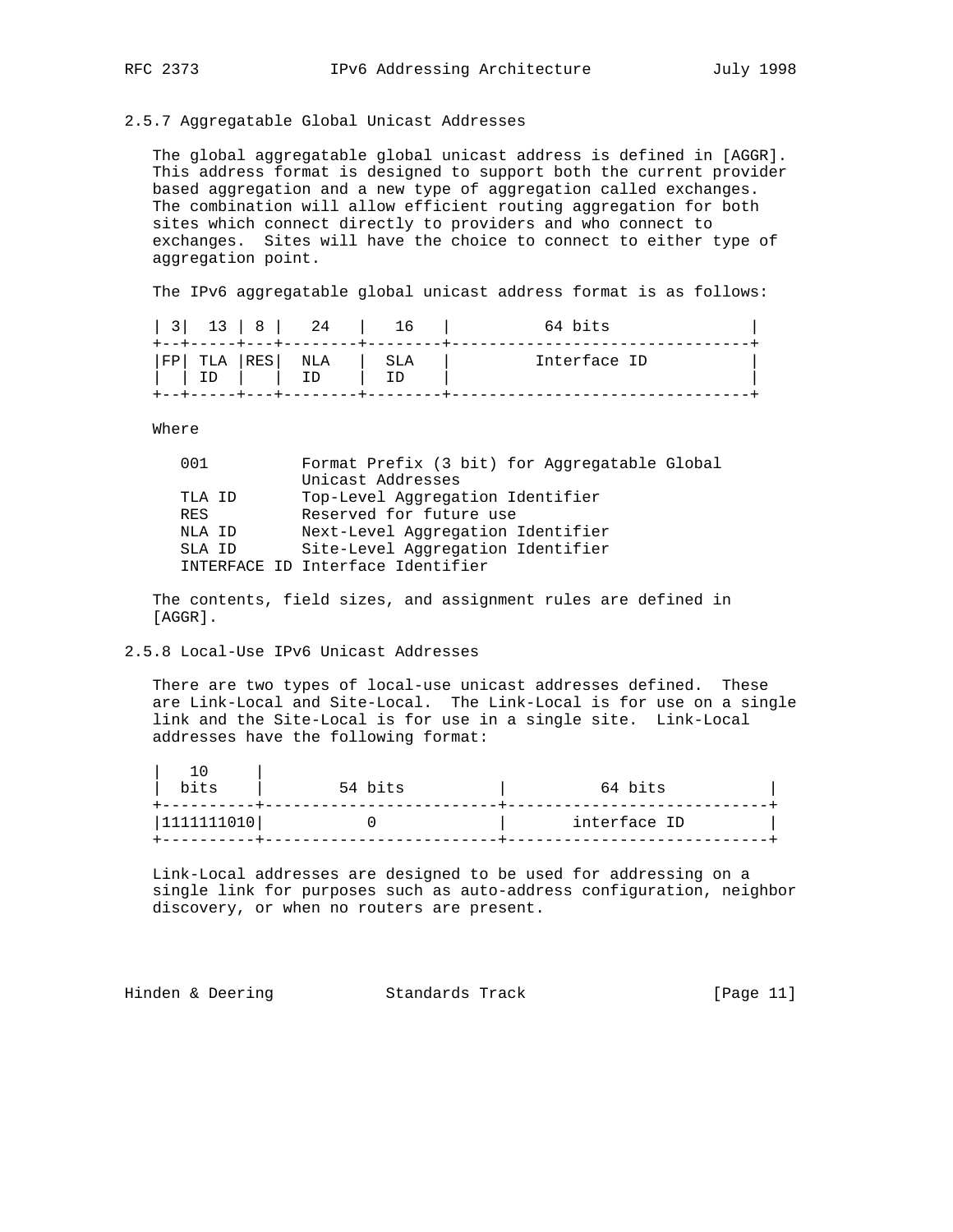Routers must not forward any packets with link-local source or destination addresses to other links.

Site-Local addresses have the following format:

| bits        | 38 bits | 16 bits   | 64 bits      |
|-------------|---------|-----------|--------------|
| 11111111011 |         | subnet ID | interface ID |

 Site-Local addresses are designed to be used for addressing inside of a site without the need for a global prefix.

 Routers must not forward any packets with site-local source or destination addresses outside of the site.

### 2.6 Anycast Addresses

 An IPv6 anycast address is an address that is assigned to more than one interface (typically belonging to different nodes), with the property that a packet sent to an anycast address is routed to the "nearest" interface having that address, according to the routing protocols' measure of distance.

 Anycast addresses are allocated from the unicast address space, using any of the defined unicast address formats. Thus, anycast addresses are syntactically indistinguishable from unicast addresses. When a unicast address is assigned to more than one interface, thus turning it into an anycast address, the nodes to which the address is assigned must be explicitly configured to know that it is an anycast address.

 For any assigned anycast address, there is a longest address prefix P that identifies the topological region in which all interfaces belonging to that anycast address reside. Within the region identified by P, each member of the anycast set must be advertised as a separate entry in the routing system (commonly referred to as a "host route"); outside the region identified by P, the anycast address may be aggregated into the routing advertisement for prefix P.

 Note that in, the worst case, the prefix P of an anycast set may be the null prefix, i.e., the members of the set may have no topological locality. In that case, the anycast address must be advertised as a separate routing entry throughout the entire internet, which presents

Hinden & Deering Standards Track [Page 12]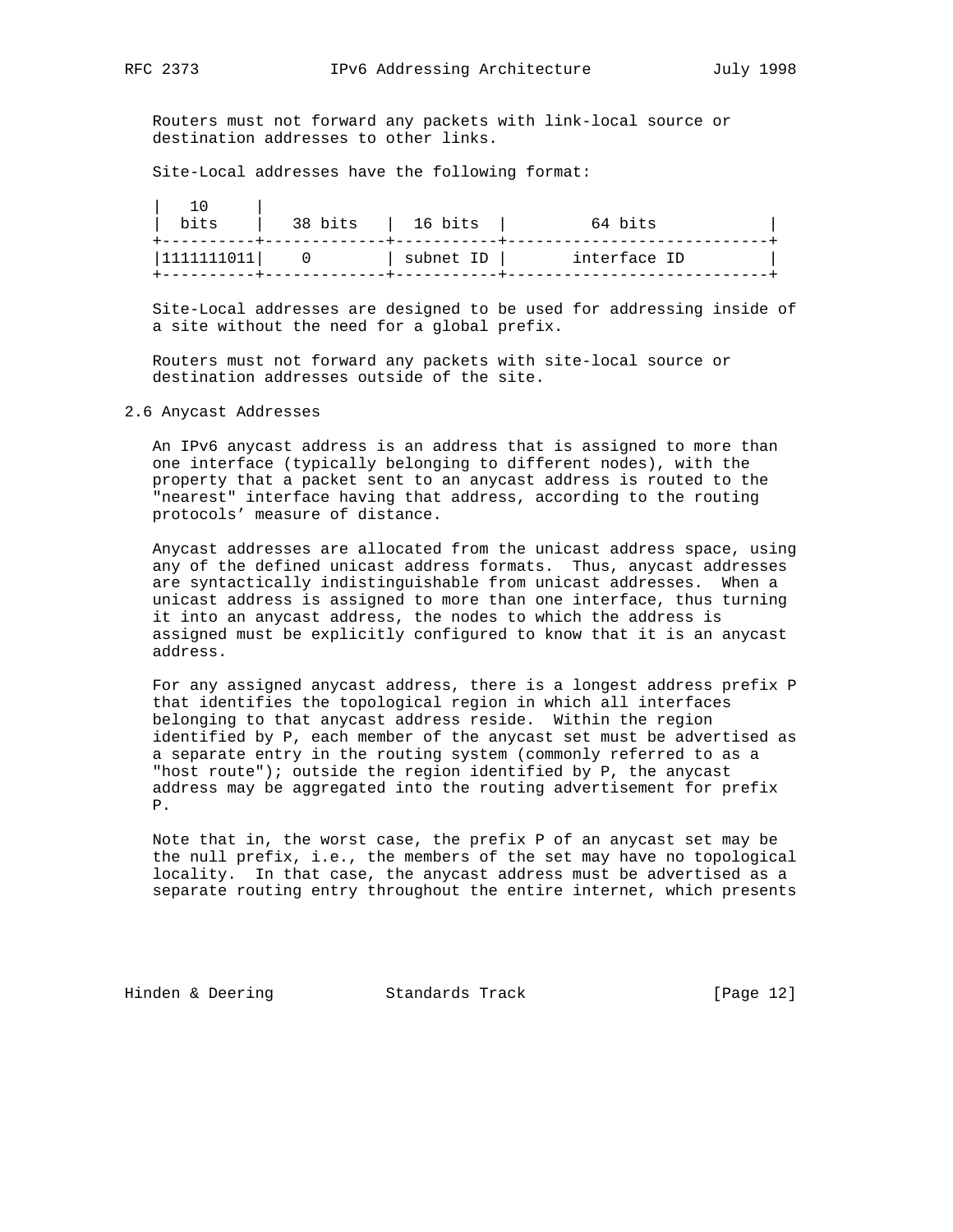a severe scaling limit on how many such "global" anycast sets may be supported. Therefore, it is expected that support for global anycast sets may be unavailable or very restricted.

 One expected use of anycast addresses is to identify the set of routers belonging to an organization providing internet service. Such addresses could be used as intermediate addresses in an IPv6 Routing header, to cause a packet to be delivered via a particular aggregation or sequence of aggregations. Some other possible uses are to identify the set of routers attached to a particular subnet, or the set of routers providing entry into a particular routing domain.

 There is little experience with widespread, arbitrary use of internet anycast addresses, and some known complications and hazards when using them in their full generality [ANYCST]. Until more experience has been gained and solutions agreed upon for those problems, the following restrictions are imposed on IPv6 anycast addresses:

- o An anycast address must not be used as the source address of an IPv6 packet.
- o An anycast address must not be assigned to an IPv6 host, that is, it may be assigned to an IPv6 router only.

2.6.1 Required Anycast Address

 The Subnet-Router anycast address is predefined. Its format is as follows:

| n bits        | 128-n bits     |
|---------------|----------------|
| subnet prefix | 00000000000000 |

 The "subnet prefix" in an anycast address is the prefix which identifies a specific link. This anycast address is syntactically the same as a unicast address for an interface on the link with the interface identifier set to zero.

 Packets sent to the Subnet-Router anycast address will be delivered to one router on the subnet. All routers are required to support the Subnet-Router anycast addresses for the subnets which they have interfaces.

Hinden & Deering Standards Track [Page 13]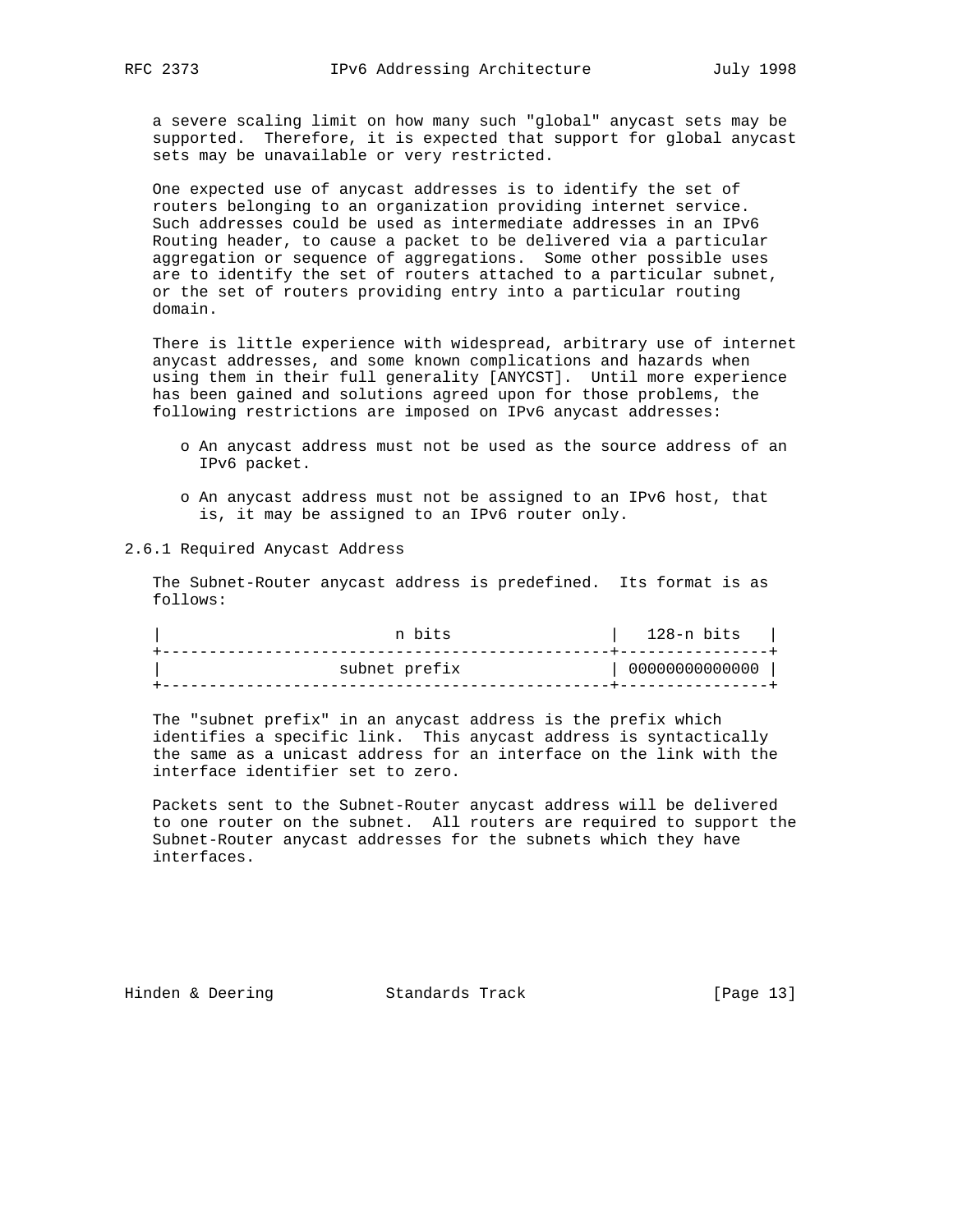The subnet-router anycast address is intended to be used for applications where a node needs to communicate with one of a set of routers on a remote subnet. For example when a mobile host needs to communicate with one of the mobile agents on its "home" subnet.

# 2.7 Multicast Addresses

 An IPv6 multicast address is an identifier for a group of nodes. A node may belong to any number of multicast groups. Multicast addresses have the following format:

|                            | 14141 | 112 hits |
|----------------------------|-------|----------|
| $ 11111111 $ flgs $ scop $ |       | group ID |
|                            |       |          |

 11111111 at the start of the address identifies the address as being a multicast address.

|  |  |  | flgs is a set of 4 flags: | ナーナーナーナーナ |
|--|--|--|---------------------------|-----------|
|  |  |  |                           | ナーナーナーナーナ |

 The high-order 3 flags are reserved, and must be initialized to 0.

 T = 0 indicates a permanently-assigned ("well-known") multicast address, assigned by the global internet numbering authority.

 T = 1 indicates a non-permanently-assigned ("transient") multicast address.

 scop is a 4-bit multicast scope value used to limit the scope of the multicast group. The values are:

- 1 node-local scope
- 2 link-local scope
- 3 (unassigned)
- 4 (unassigned)
- 5 site-local scope
- 6 (unassigned)
- 7 (unassigned)
- 8 organization-local scope
- 9 (unassigned)
- A (unassigned)
- B (unassigned)
- C (unassigned)

Hinden & Deering Standards Track [Page 14]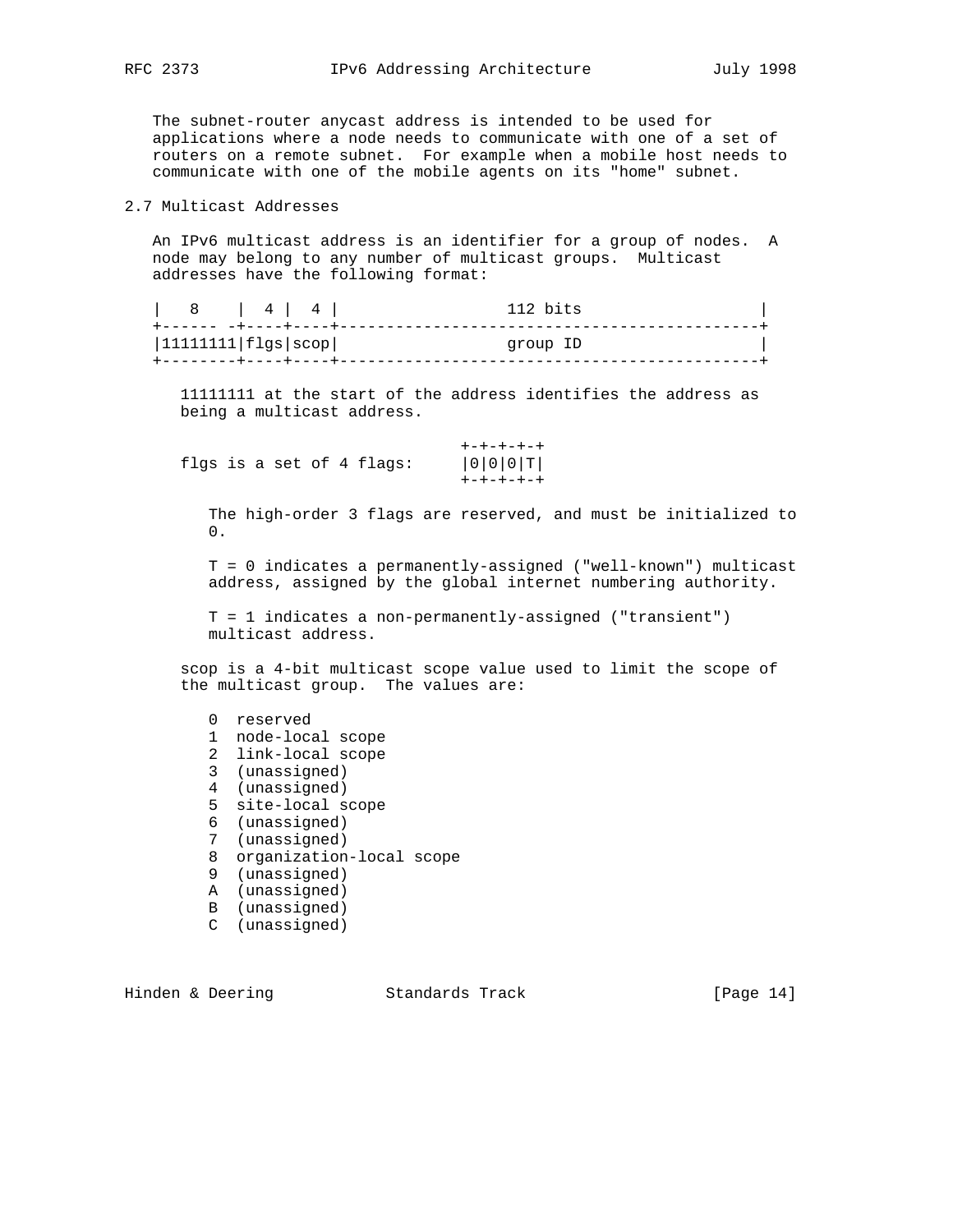D (unassigned)

- E global scope
- F reserved

 group ID identifies the multicast group, either permanent or transient, within the given scope.

 The "meaning" of a permanently-assigned multicast address is independent of the scope value. For example, if the "NTP servers group" is assigned a permanent multicast address with a group ID of 101 (hex), then:

 FF01:0:0:0:0:0:0:101 means all NTP servers on the same node as the sender.

 FF02:0:0:0:0:0:0:101 means all NTP servers on the same link as the sender.

 FF05:0:0:0:0:0:0:101 means all NTP servers at the same site as the sender.

FF0E:0:0:0:0:0:0:101 means all NTP servers in the internet.

 Non-permanently-assigned multicast addresses are meaningful only within a given scope. For example, a group identified by the non permanent, site-local multicast address FF15:0:0:0:0:0:0:101 at one site bears no relationship to a group using the same address at a different site, nor to a non-permanent group using the same group ID with different scope, nor to a permanent group with the same group ID.

 Multicast addresses must not be used as source addresses in IPv6 packets or appear in any routing header.

## 2.7.1 Pre-Defined Multicast Addresses

The following well-known multicast addresses are pre-defined:

|  | Reserved Multicast Addresses: | FF00:0:0:0:0:0:0:0:0 |
|--|-------------------------------|----------------------|
|  |                               | FF01:0:0:0:0:0:0:0:0 |
|  |                               | FF02:0:0:0:0:0:0:0:0 |
|  |                               | FF03:0:0:0:0:0:0:0:0 |
|  |                               | FF04:0:0:0:0:0:0:0:0 |
|  |                               | FF05:0:0:0:0:0:0:0:0 |
|  |                               | FF06:0:0:0:0:0:0:0:0 |
|  |                               | FF07:0:0:0:0:0:0:0:0 |
|  |                               | FF08:0:0:0:0:0:0:0:0 |
|  |                               | FF09:0:0:0:0:0:0:0:0 |

Hinden & Deering Standards Track [Page 15]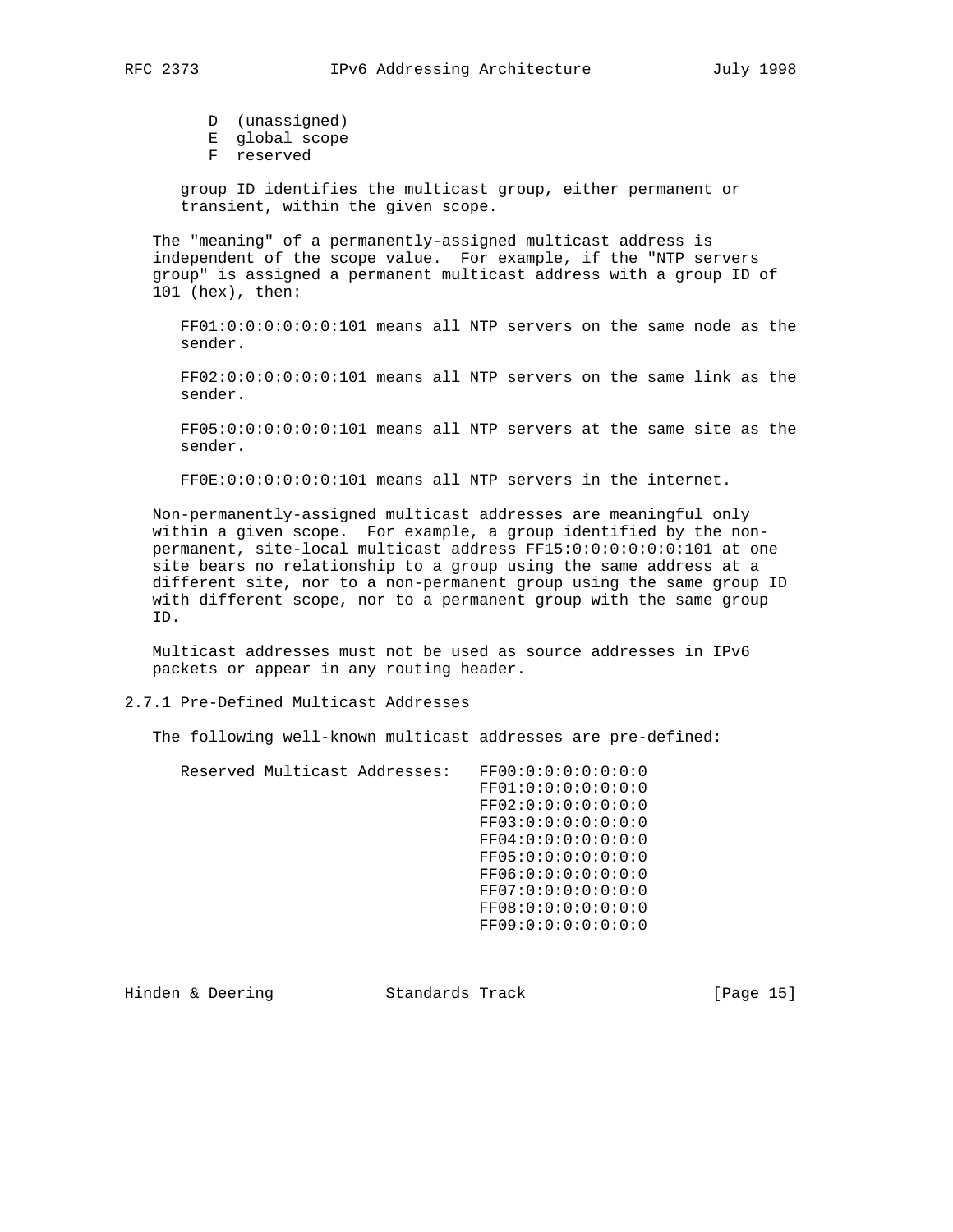FF0A:0:0:0:0:0:0:0 FF0B:0:0:0:0:0:0:0 FF0C:0:0:0:0:0:0:0 FF0D:0:0:0:0:0:0:0 FF0E:0:0:0:0:0:0:0 FF0F:0:0:0:0:0:0:0

 The above multicast addresses are reserved and shall never be assigned to any multicast group.

 All Nodes Addresses: FF01:0:0:0:0:0:0:1 FF02:0:0:0:0:0:0:1

 The above multicast addresses identify the group of all IPv6 nodes, within scope 1 (node-local) or 2 (link-local).

|  | All Routers Addresses: | FF01:0:0:0:0:0:0:0:2 |
|--|------------------------|----------------------|
|  |                        | FF02:0:0:0:0:0:0:0:2 |
|  |                        | FF05:0:0:0:0:0:0:2   |

 The above multicast addresses identify the group of all IPv6 routers, within scope 1 (node-local), 2 (link-local), or 5 (site-local).

Solicited-Node Address: FF02:0:0:0:0:1:FFXX:XXXX

 The above multicast address is computed as a function of a node's unicast and anycast addresses. The solicited-node multicast address is formed by taking the low-order 24 bits of the address (unicast or anycast) and appending those bits to the prefix FF02:0:0:0:0:1:FF00::/104 resulting in a multicast address in the range

FF02:0:0:0:0:1:FF00:0000

to

FF02:0:0:0:0:1:FFFF:FFFF

 For example, the solicited node multicast address corresponding to the IPv6 address 4037::01:800:200E:8C6C is FF02::1:FF0E:8C6C. IPv6 addresses that differ only in the high-order bits, e.g. due to multiple high-order prefixes associated with different aggregations, will map to the same solicited-node address thereby reducing the number of multicast addresses a node must join.

 A node is required to compute and join the associated Solicited-Node multicast addresses for every unicast and anycast address it is assigned.

Hinden & Deering Standards Track [Page 16]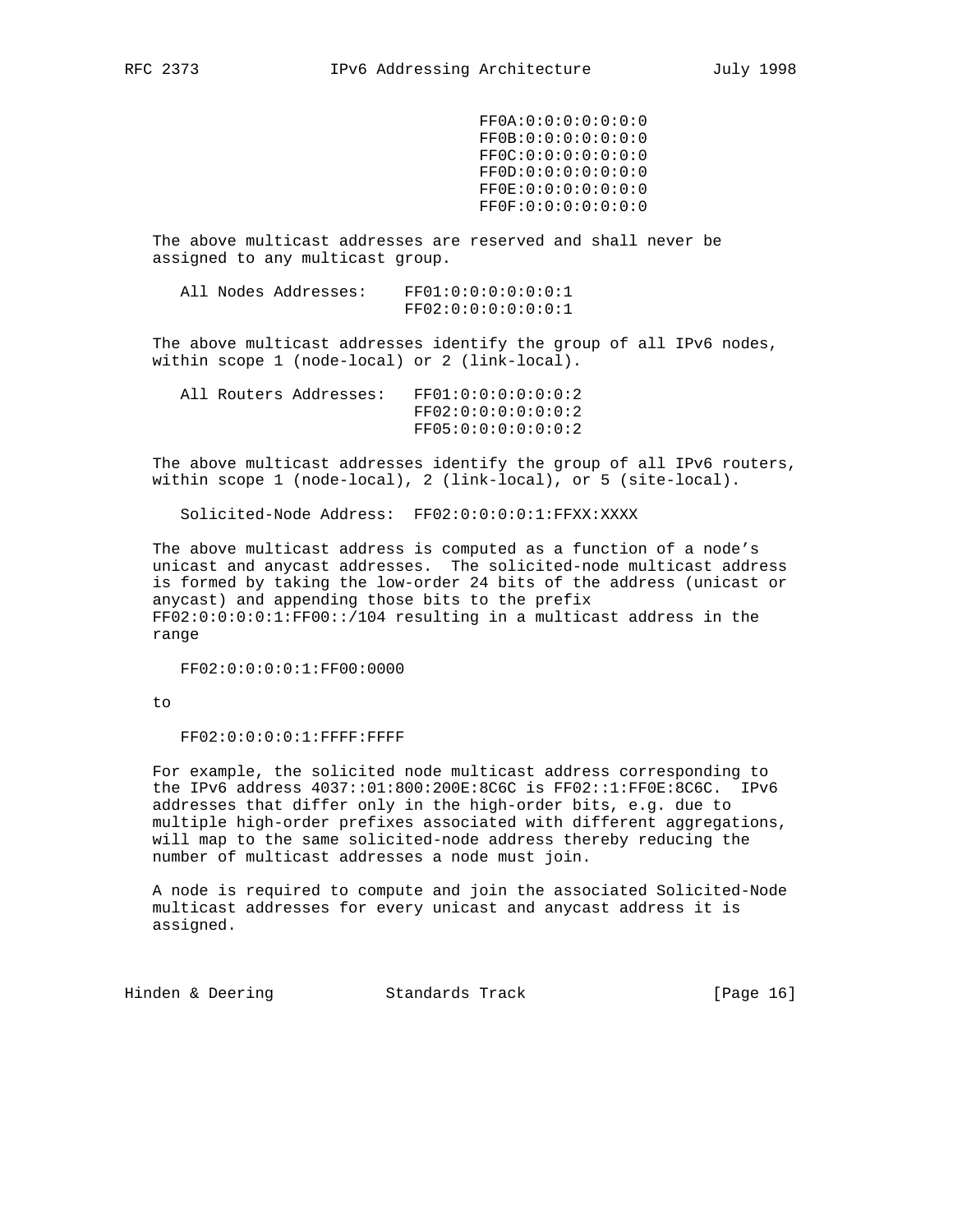#### 2.7.2 Assignment of New IPv6 Multicast Addresses

 The current approach [ETHER] to map IPv6 multicast addresses into IEEE 802 MAC addresses takes the low order 32 bits of the IPv6 multicast address and uses it to create a MAC address. Note that Token Ring networks are handled differently. This is defined in [TOKEN]. Group ID's less than or equal to 32 bits will generate unique MAC addresses. Due to this new IPv6 multicast addresses should be assigned so that the group identifier is always in the low order 32 bits as shown in the following:

| $\begin{array}{c c c c c c c c c} & 4 & 4 & \end{array}$ | 80 bits                                      | 32 bits  |
|----------------------------------------------------------|----------------------------------------------|----------|
|                                                          | $ 11111111 flgs scop $ reserved must be zero | qroup ID |

 While this limits the number of permanent IPv6 multicast groups to 2^32 this is unlikely to be a limitation in the future. If it becomes necessary to exceed this limit in the future multicast will still work but the processing will be sightly slower.

 Additional IPv6 multicast addresses are defined and registered by the IANA [MASGN].

## 2.8 A Node's Required Addresses

 A host is required to recognize the following addresses as identifying itself:

- o Its Link-Local Address for each interface
- o Assigned Unicast Addresses
- o Loopback Address
- o All-Nodes Multicast Addresses
- o Solicited-Node Multicast Address for each of its assigned unicast and anycast addresses
- o Multicast Addresses of all other groups to which the host belongs.

 A router is required to recognize all addresses that a host is required to recognize, plus the following addresses as identifying itself:

- o The Subnet-Router anycast addresses for the interfaces it is configured to act as a router on.
- o All other Anycast addresses with which the router has been configured.
- o All-Routers Multicast Addresses

Hinden & Deering Standards Track [Page 17]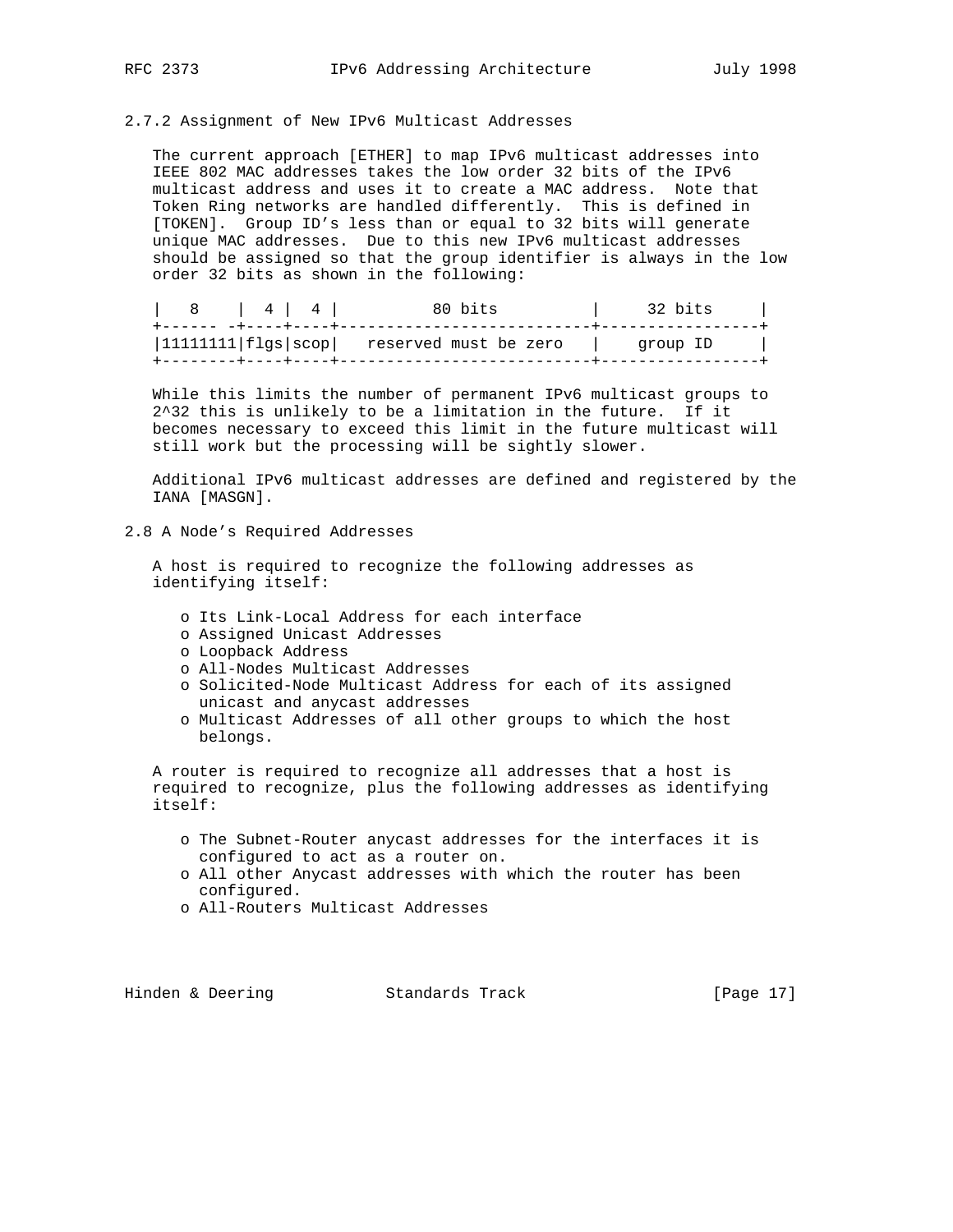o Multicast Addresses of all other groups to which the router belongs.

 The only address prefixes which should be predefined in an implementation are the:

 o Unspecified Address o Loopback Address o Multicast Prefix (FF) o Local-Use Prefixes (Link-Local and Site-Local) o Pre-Defined Multicast Addresses o IPv4-Compatible Prefixes

 Implementations should assume all other addresses are unicast unless specifically configured (e.g., anycast addresses).

3. Security Considerations

 IPv6 addressing documents do not have any direct impact on Internet infrastructure security. Authentication of IPv6 packets is defined in [AUTH].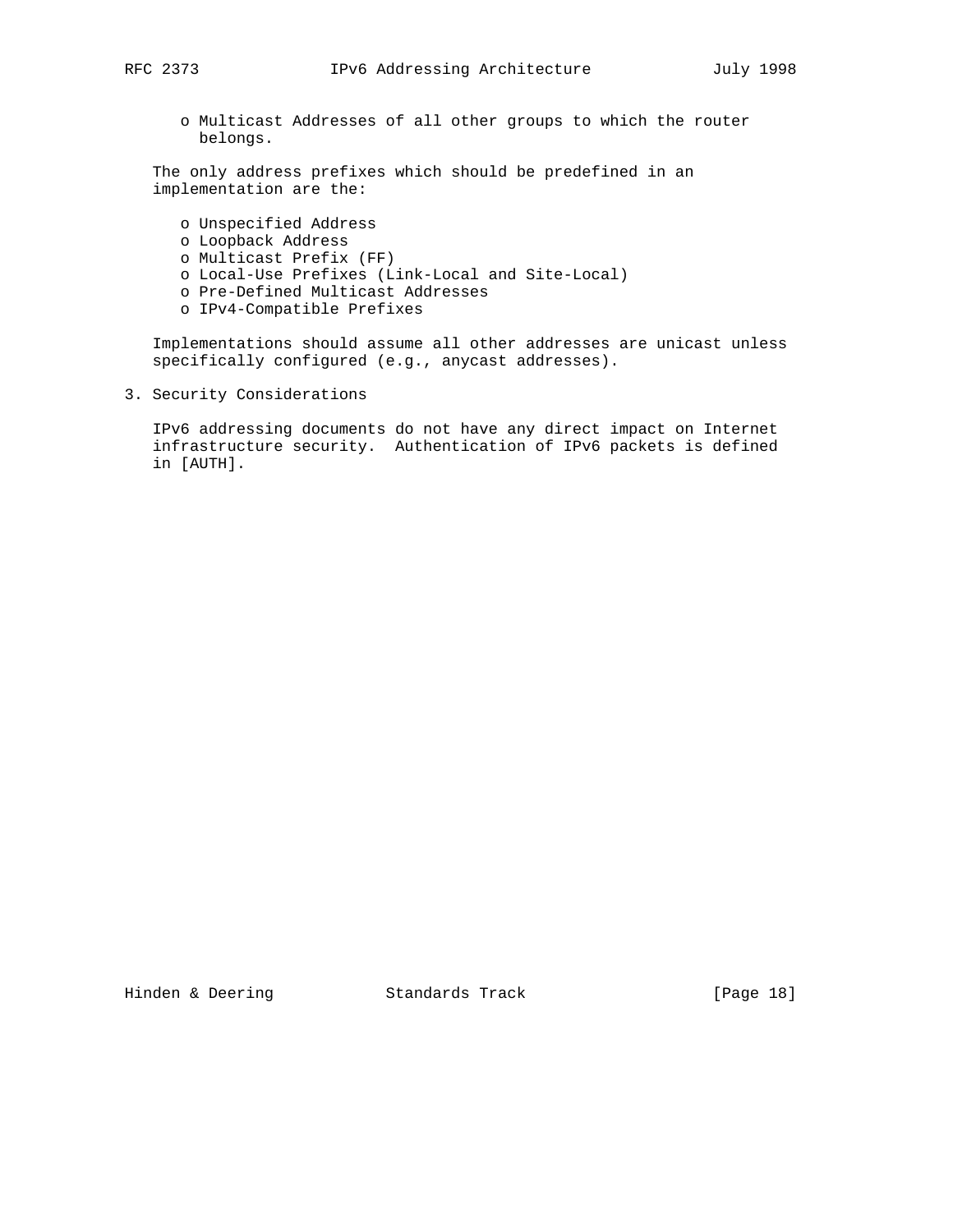APPENDIX A : Creating EUI-64 based Interface Identifiers --------------------------------------------------------

 Depending on the characteristics of a specific link or node there are a number of approaches for creating EUI-64 based interface identifiers. This appendix describes some of these approaches.

Links or Nodes with EUI-64 Identifiers

 The only change needed to transform an EUI-64 identifier to an interface identifier is to invert the "u" (universal/local) bit. For example, a globally unique EUI-64 identifier of the form:

|  | $\mid$ <code>cccccc0gcccccccc</code> $\mid$ <code>cccccccmmmmmmmm</code> $\mid$ <code>mmmmmmmmmmmmmmm</code> $\mid$ <code>mmmmmmmmmmmm</code> |  |
|--|-----------------------------------------------------------------------------------------------------------------------------------------------|--|

 where "c" are the bits of the assigned company\_id, "0" is the value of the universal/local bit to indicate global scope, "g" is individual/group bit, and "m" are the bits of the manufacturer selected extension identifier. The IPv6 interface identifier would be of the form:

The only change is inverting the value of the universal/local bit.

Links or Nodes with IEEE 802 48 bit MAC's

 [EUI64] defines a method to create a EUI-64 identifier from an IEEE 48bit MAC identifier. This is to insert two octets, with hexadecimal values of 0xFF and 0xFE, in the middle of the 48 bit MAC (between the company\_id and vendor supplied id). For example the 48 bit MAC with global scope:

Hinden & Deering Standards Track [Page 19]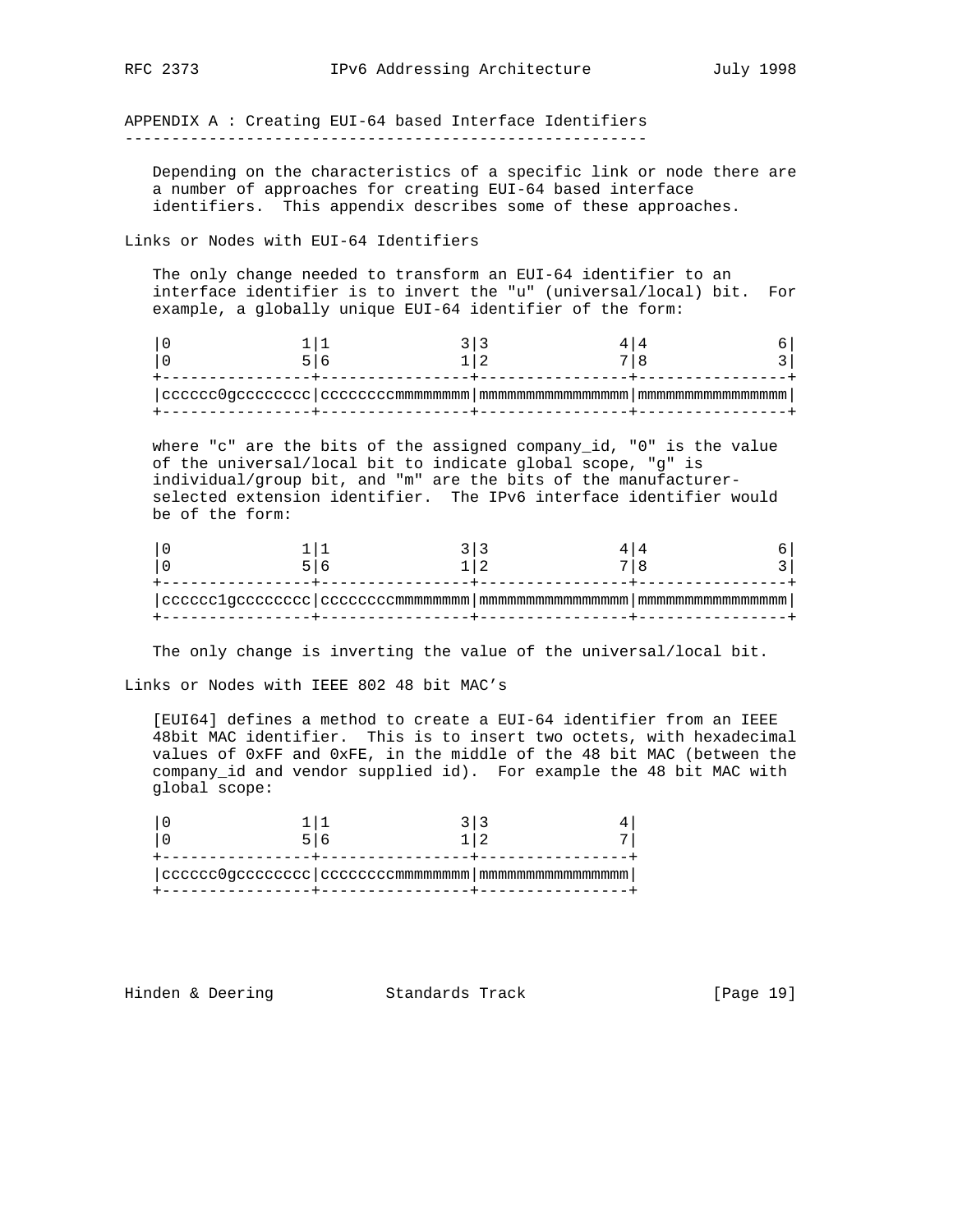where "c" are the bits of the assigned company\_id, "0" is the value of the universal/local bit to indicate global scope, "g" is individual/group bit, and "m" are the bits of the manufacturer selected extension identifier. The interface identifier would be of the form:

| $ {\rm{\texttt{ccccc}}1gcccccccc\texttt{ccccc}}\, \, {\rm{\texttt{ccccc}}11111111}\, \, 11111110$ mmmmmmmm $ \,$ mmmmmmmmmmmmmmmm |  |  |
|-----------------------------------------------------------------------------------------------------------------------------------|--|--|
|                                                                                                                                   |  |  |

 When IEEE 802 48bit MAC addresses are available (on an interface or a node), an implementation should use them to create interface identifiers due to their availability and uniqueness properties.

Links with Non-Global Identifiers

 There are a number of types of links that, while multi-access, do not have globally unique link identifiers. Examples include LocalTalk and Arcnet. The method to create an EUI-64 formatted identifier is to take the link identifier (e.g., the LocalTalk 8 bit node identifier) and zero fill it to the left. For example a LocalTalk 8 bit node identifier of hexadecimal value 0x4F results in the following interface identifier:

 Note that this results in the universal/local bit set to "0" to indicate local scope.

Links without Identifiers

 There are a number of links that do not have any type of built-in identifier. The most common of these are serial links and configured tunnels. Interface identifiers must be chosen that are unique for the link.

 When no built-in identifier is available on a link the preferred approach is to use a global interface identifier from another interface or one which is assigned to the node itself. To use this approach no other interface connecting the same node to the same link may use the same identifier.

Hinden & Deering Standards Track [Page 20]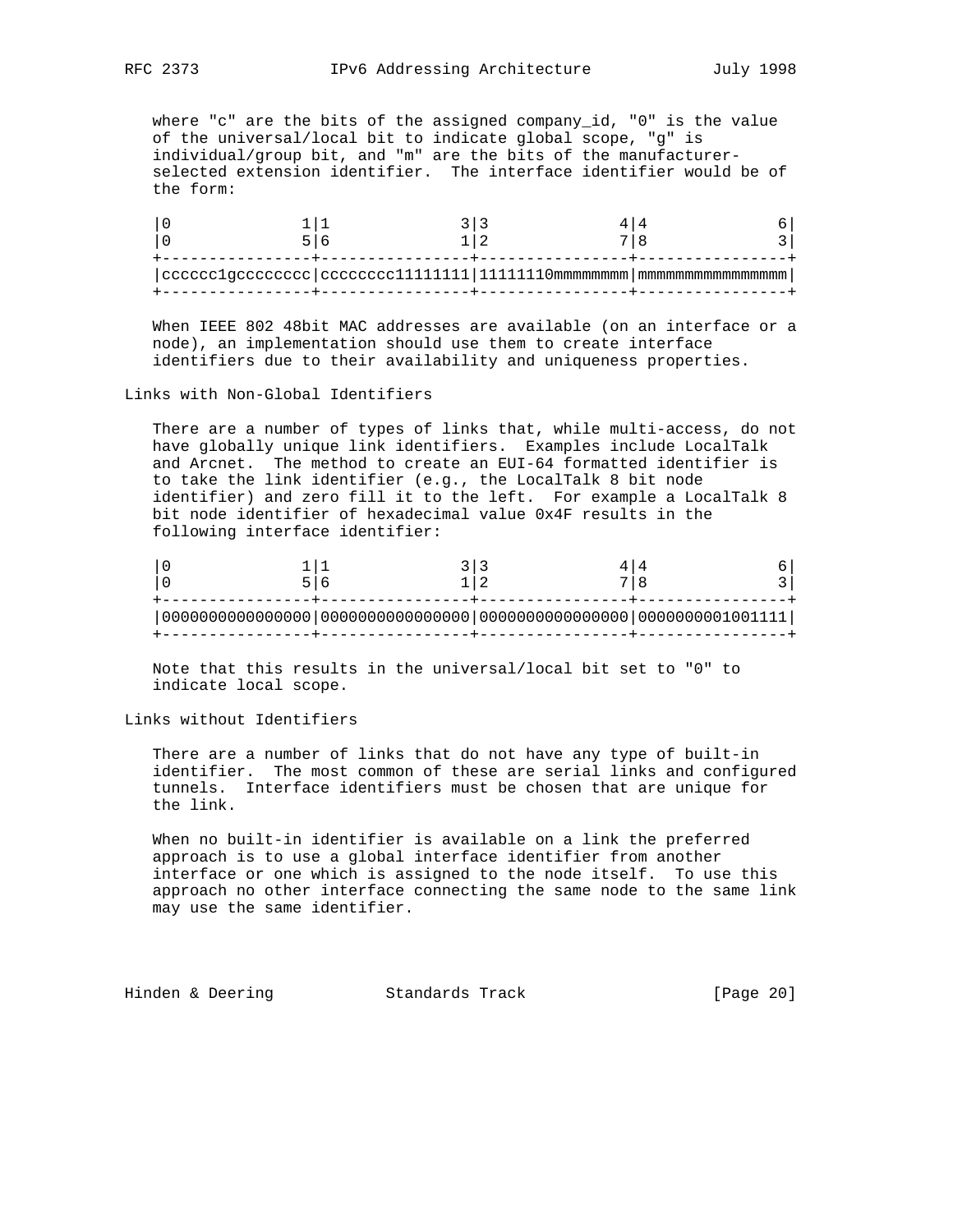If there is no global interface identifier available for use on the link the implementation needs to create a local scope interface identifier. The only requirement is that it be unique on the link. There are many possible approaches to select a link-unique interface identifier. They include:

 Manual Configuration Generated Random Number Node Serial Number (or other node-specific token)

 The link-unique interface identifier should be generated in a manner that it does not change after a reboot of a node or if interfaces are added or deleted from the node.

 The selection of the appropriate algorithm is link and implementation dependent. The details on forming interface identifiers are defined in the appropriate "IPv6 over <link>" specification. It is strongly recommended that a collision detection algorithm be implemented as part of any automatic algorithm.

Hinden & Deering Standards Track [Page 21]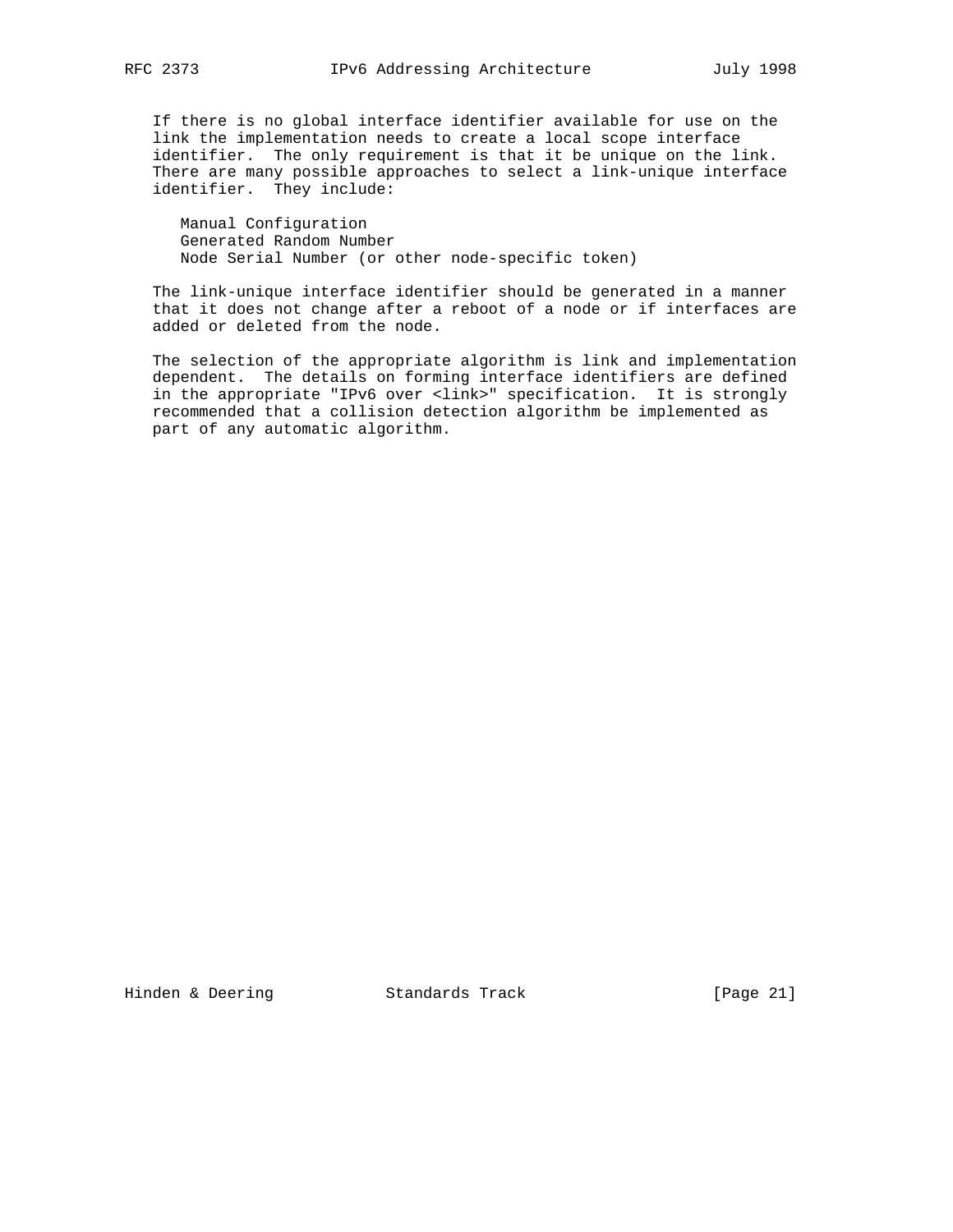APPENDIX B: ABNF Description of Text Representations ----------------------------------------------------

 This appendix defines the text representation of IPv6 addresses and prefixes in Augmented BNF [ABNF] for reference purposes.

 IPv6address = hexpart [ ":" IPv4address ] IPv4address = 1\*3DIGIT "." 1\*3DIGIT "." 1\*3DIGIT "." 1\*3DIGIT IPv6prefix = hexpart "/" 1\*2DIGIT hexpart = hexseq | hexseq " $::$ " [ hexseq ] | " $::$ " [ hexseq ] hexseq =  $hex4 * ( ":: " hex4)$  $hex4 = 1*4$ HEXDIG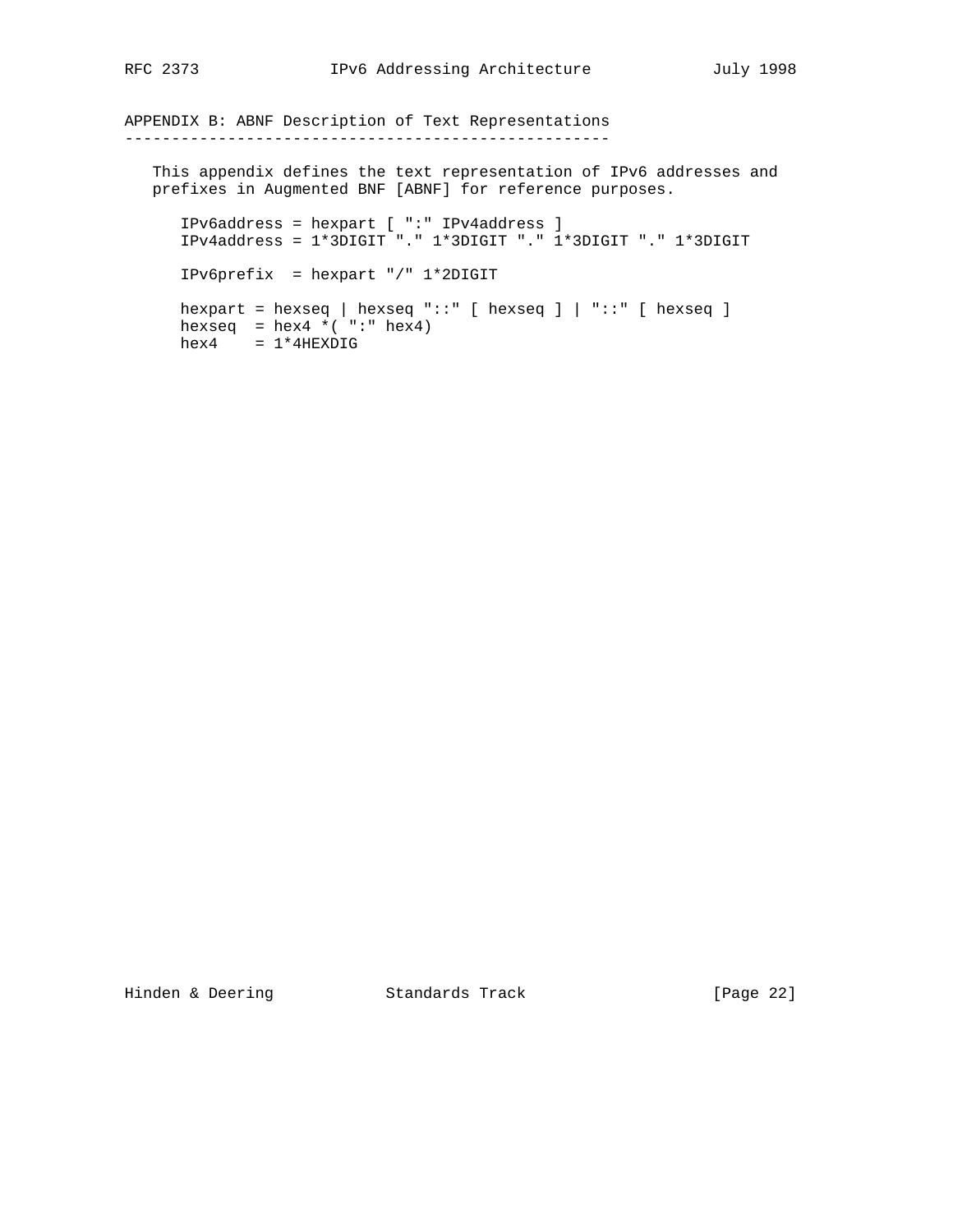# APPENDIX C: CHANGES FROM RFC-1884

---------------------------------

 The following changes were made from RFC-1884 "IP Version 6 Addressing Architecture":

- Added an appendix providing a ABNF description of text representations.
- Clarification that link unique identifiers not change after reboot or other interface reconfigurations.
- Clarification of Address Model based on comments.
- Changed aggregation format terminology to be consistent with aggregation draft.
- Added text to allow interface identifier to be used on more than one interface on same node.
- Added rules for defining new multicast addresses.
- Added appendix describing procedures for creating EUI-64 based interface ID's.
- Added notation for defining IPv6 prefixes.
- Changed solicited node multicast definition to use a longer prefix.
- Added site scope all routers multicast address.
- Defined Aggregatable Global Unicast Addresses to use "001" Format Prefix.
- Changed "010" (Provider-Based Unicast) and "100" (Reserved for Geographic) Format Prefixes to Unassigned.
- Added section on Interface ID definition for unicast addresses. Requires use of EUI-64 in range of format prefixes and rules for setting global/local scope bit in EUI-64.
- Updated NSAP text to reflect working in RFC1888.
- Removed protocol specific IPv6 multicast addresses (e.g., DHCP) and referenced the IANA definitions.
- Removed section "Unicast Address Example". Had become OBE.
- Added new and updated references.
- Minor text clarifications and improvements.

Hinden & Deering Standards Track [Page 23]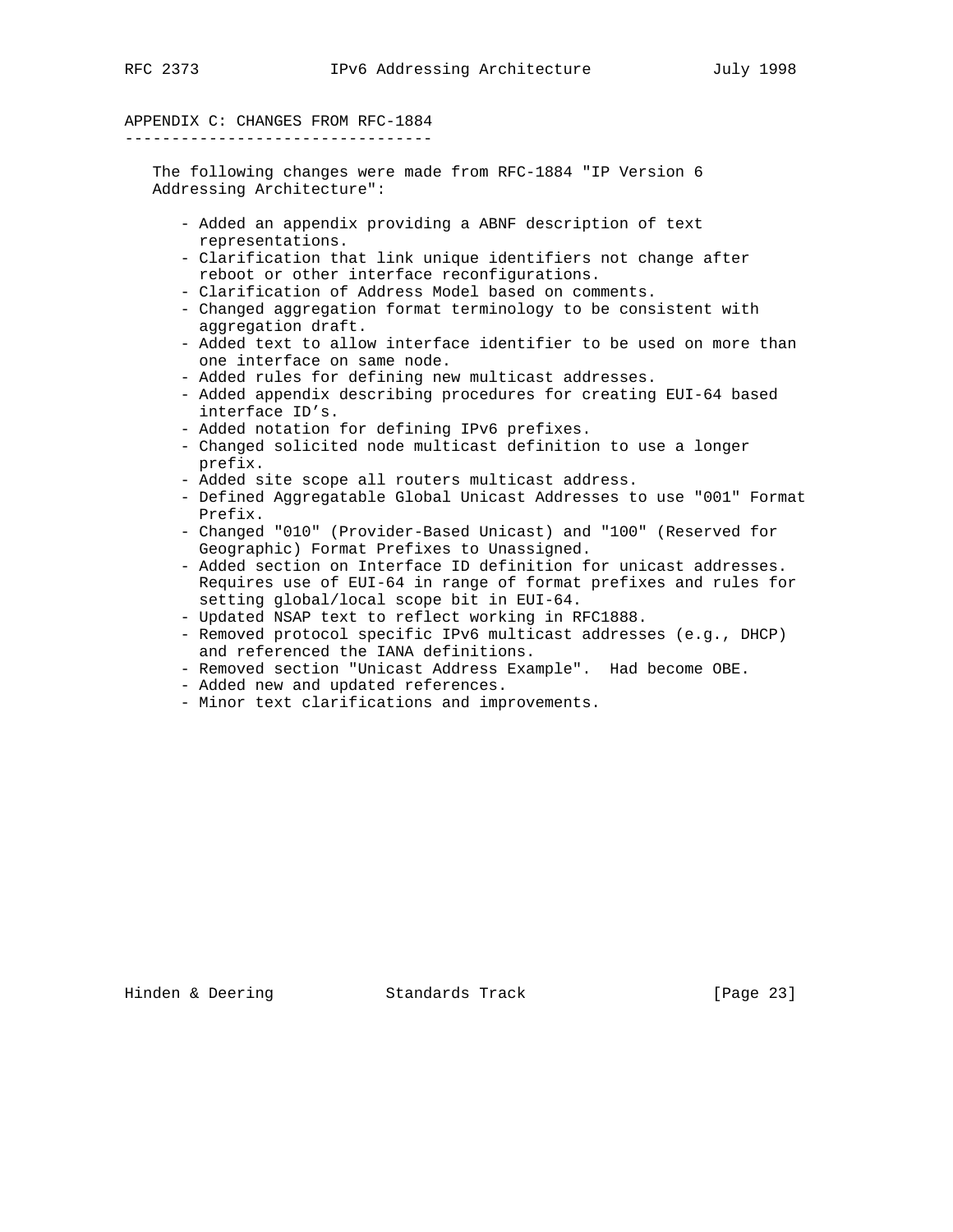#### REFERENCES

- [ABNF] Crocker, D., and P. Overell, "Augmented BNF for Syntax Specifications: ABNF", RFC 2234, November 1997.
	- [AGGR] Hinden, R., O'Dell, M., and S. Deering, "An Aggregatable Global Unicast Address Format", RFC 2374, July 1998.
	- [AUTH] Atkinson, R., "IP Authentication Header", RFC 1826, August 1995.
	- [ANYCST] Partridge, C., Mendez, T., and W. Milliken, "Host Anycasting Service", RFC 1546, November 1993.
	- [CIDR] Fuller, V., Li, T., Yu, J., and K. Varadhan, "Classless Inter-Domain Routing (CIDR): An Address Assignment and Aggregation Strategy", RFC 1519, September 1993.
	- [ETHER] Crawford, M., "Transmission of IPv6 Pacekts over Ethernet Networks", Work in Progress.
	- [EUI64] IEEE, "Guidelines for 64-bit Global Identifier (EUI-64) Registration Authority", http://standards.ieee.org/db/oui/tutorials/EUI64.html, March 1997.
	- [FDDI] Crawford, M., "Transmission of IPv6 Packets over FDDI Networks", Work in Progress.
	- [IPV6] Deering, S., and R. Hinden, Editors, "Internet Protocol, Version 6 (IPv6) Specification", RFC 1883, December 1995.
	- [MASGN] Hinden, R., and S. Deering, "IPv6 Multicast Address Assignments", RFC 2375, July 1998.
	- [NSAP] Bound, J., Carpenter, B., Harrington, D., Houldsworth, J., and A. Lloyd, "OSI NSAPs and IPv6", RFC 1888, August 1996.
	- [RFC2119] Bradner, S., "Key words for use in RFCs to Indicate Requirement Levels", BCP 14, RFC 2119, March 1997.
	- [TOKEN] Thomas, S., "Transmission of IPv6 Packets over Token Ring Networks", Work in Progress.
	- [TRAN] Gilligan, R., and E. Nordmark, "Transition Mechanisms for IPv6 Hosts and Routers", RFC 1993, April 1996.

Hinden & Deering Standards Track [Page 24]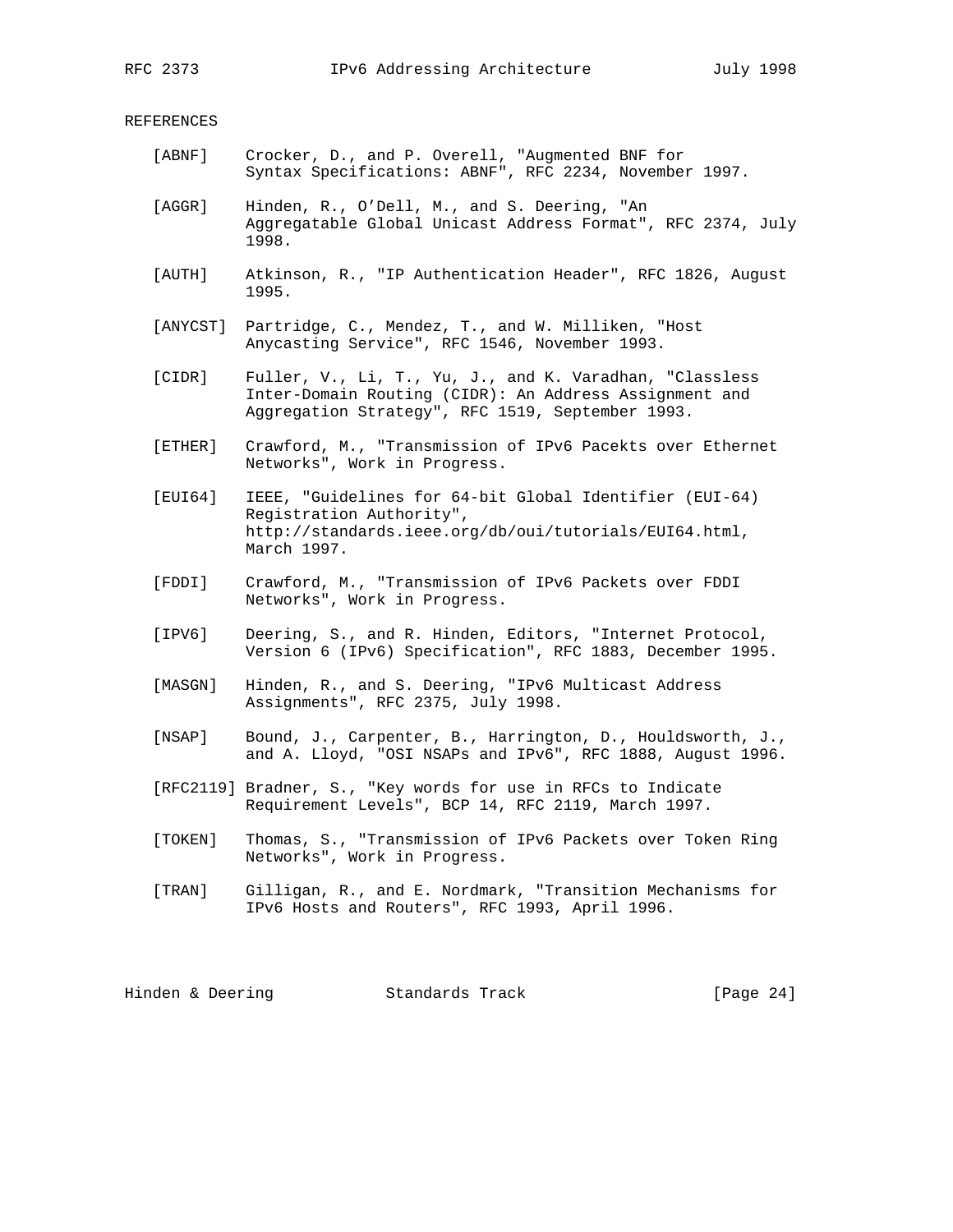AUTHORS' ADDRESSES

 Robert M. Hinden Nokia 232 Java Drive Sunnyvale, CA 94089 USA

 Phone: +1 408 990-2004 Fax: +1 408 743-5677 EMail: hinden@iprg.nokia.com

 Stephen E. Deering Cisco Systems, Inc. 170 West Tasman Drive San Jose, CA 95134-1706 USA

 Phone: +1 408 527-8213 Fax: +1 408 527-8254 EMail: deering@cisco.com

Hinden & Deering Standards Track [Page 25]